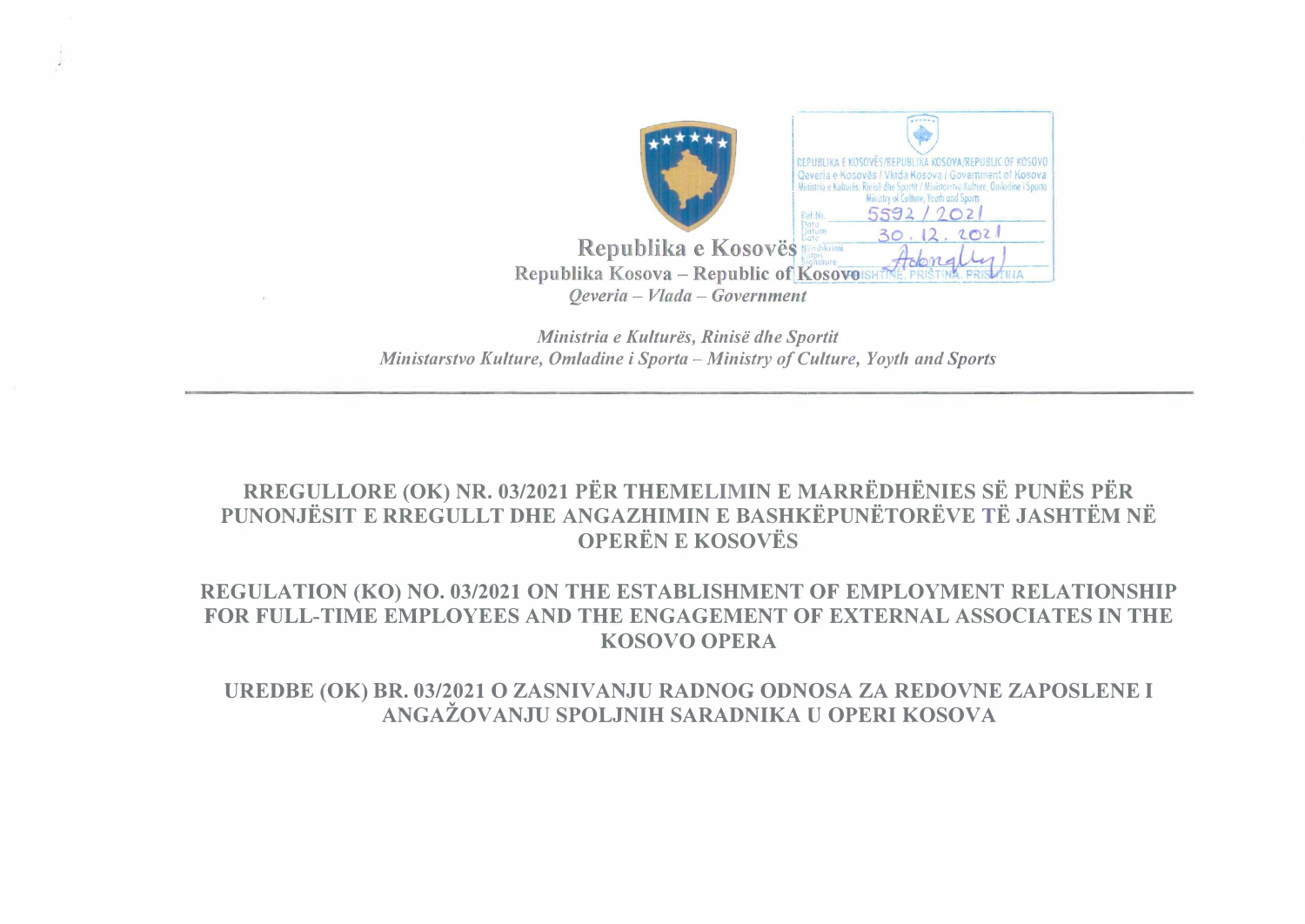| Këshilli Drejtues i Operës së Kosovës,                                                                                                                                                                                                                                                                                                                                                                                                                                                    | Governing Council of the Kosovo Opera,                                                                                                                                                                                                                                                                                                                                                                                                                                                                            | Upravni savet Opere Kosova,                                                                                                                                                                                                                                                                                                                                                                                                                             |
|-------------------------------------------------------------------------------------------------------------------------------------------------------------------------------------------------------------------------------------------------------------------------------------------------------------------------------------------------------------------------------------------------------------------------------------------------------------------------------------------|-------------------------------------------------------------------------------------------------------------------------------------------------------------------------------------------------------------------------------------------------------------------------------------------------------------------------------------------------------------------------------------------------------------------------------------------------------------------------------------------------------------------|---------------------------------------------------------------------------------------------------------------------------------------------------------------------------------------------------------------------------------------------------------------------------------------------------------------------------------------------------------------------------------------------------------------------------------------------------------|
| Në mbështetje të nenit 38 pika b të Ligjit<br>Nr. 02/L-59 për Filharmoninë, Operën dhe<br>Baletin e Kosovës (Gazeta Zyrtare Nr. 12,<br>1 maj 2007), Nenin 8 paragrafi 1.4 dhe<br>Shtojcën 1 (8) të Rregullores Nr. 02/2021<br>për Fushat e Përgjegjësisë Administrative<br>të Zyrës së Kryeministrit dhe Ministrive<br>(30 mars 2021), si dhe nenin 38 paragrafi 6<br>të Rregullores së Punës së Qeverisë së<br>Republikës së Kosovës Nr. 09/2011<br>(Gazeta Zyrtare Nr. 15, 12.09.2011), | Pursuant to Article 38 item b of Law No.<br>02/L-59 on Philharmonic, Opera and Ballet<br>of Kosovo (Official Gazette No. 12, May<br>1, 2007), Article 8 paragraph 1.4 and<br>Annex 1 (8) of Regulation no. 02/2021 on<br>Areas of Administrative Responsibility of<br>the Office of the Prime Minister and<br>Ministries (March 30, 2021), as well as<br>Article 38 paragraph 6 of the Rules of<br>Procedure of the Government of the<br>Republic of Kosovo no. 09/2011 (Official<br>Gazette No. 15, 12.09.2011), | U skladu sa članom 38. tačka b Zakona br.<br>02/L-59 o Filharmoniji, Operi i Baletu<br>Kosova (Službeni list br. 12, 1. maj 2007.<br>godine) i godine, i člana 8 stav 1.4 i<br>Aneksa 1 (8) Uredbe br. 02/2021 o<br>Oblastima administrativne odgovornosti<br>Kancelarije premijera i ministarstava (30.<br>mart 2021. godine), kao i člana 38 stav 6<br>Poslovnika Rada Vlade Republike Kosovo<br>br. 09/2011 (Službeni list br. 15,<br>$12.09.2011$ , |
| Nxjerrë:                                                                                                                                                                                                                                                                                                                                                                                                                                                                                  | Issues this:                                                                                                                                                                                                                                                                                                                                                                                                                                                                                                      | Izdaje:                                                                                                                                                                                                                                                                                                                                                                                                                                                 |
| RREGULLORE (OK) NR. 03/2021 PËR<br>THEMELIMIN E MARRËDHËNIES<br>SË PUNËS PËR PUNONJËSIT<br>$\mathbb{F}$<br>RREGULLT DHE ANGAZHIMIN E<br><b>BASHKËPUNËTORËVE</b><br>ТË<br><b>JASHTËM NË OPERËN E KOSOVËS</b>                                                                                                                                                                                                                                                                               | REGULATION (KO) NO. 03/2021 ON<br><b>THE</b><br><b>ESTABLISHMENT</b><br>OF<br><b>EMPLOYMENT</b><br><b>RELATIONSHIP</b><br>FOR FULL-TIME EMPLOYEES AND<br>THE ENGAGEMENT OF EXTERNAL<br><b>ASSOCIATES IN THE</b><br><b>KOSOVO</b><br><b>OPERA</b>                                                                                                                                                                                                                                                                  | BR.<br><b>UREDBU</b><br>(OK)<br>03/2021<br>$\Omega$<br>ZASNIVANJU RADNOG ODNOSA ZA<br><b>REDOVNE</b><br><b>ZAPOSLENE</b><br>ANGAŽOVANJU<br><b>SPOLJNIH</b><br>SARADNIKA U OPERI KOSOVA                                                                                                                                                                                                                                                                  |
| Neni 1<br><b>Oëllimi</b>                                                                                                                                                                                                                                                                                                                                                                                                                                                                  | <b>Article 1</b><br>Purpose                                                                                                                                                                                                                                                                                                                                                                                                                                                                                       | Član <sub>1</sub><br>Cilj                                                                                                                                                                                                                                                                                                                                                                                                                               |
| Me këtë rregullore përcaktohen mënyra,<br>kushtet dhe kriteret për themelimin e                                                                                                                                                                                                                                                                                                                                                                                                           | This regulation defines                                                                                                                                                                                                                                                                                                                                                                                                                                                                                           | the ways,   Ovom uredbom se definiše način, uslovi i  <br>conditions and criteriafor establishing an   kriterijumi za zasnivanje radnog odnosa za                                                                                                                                                                                                                                                                                                       |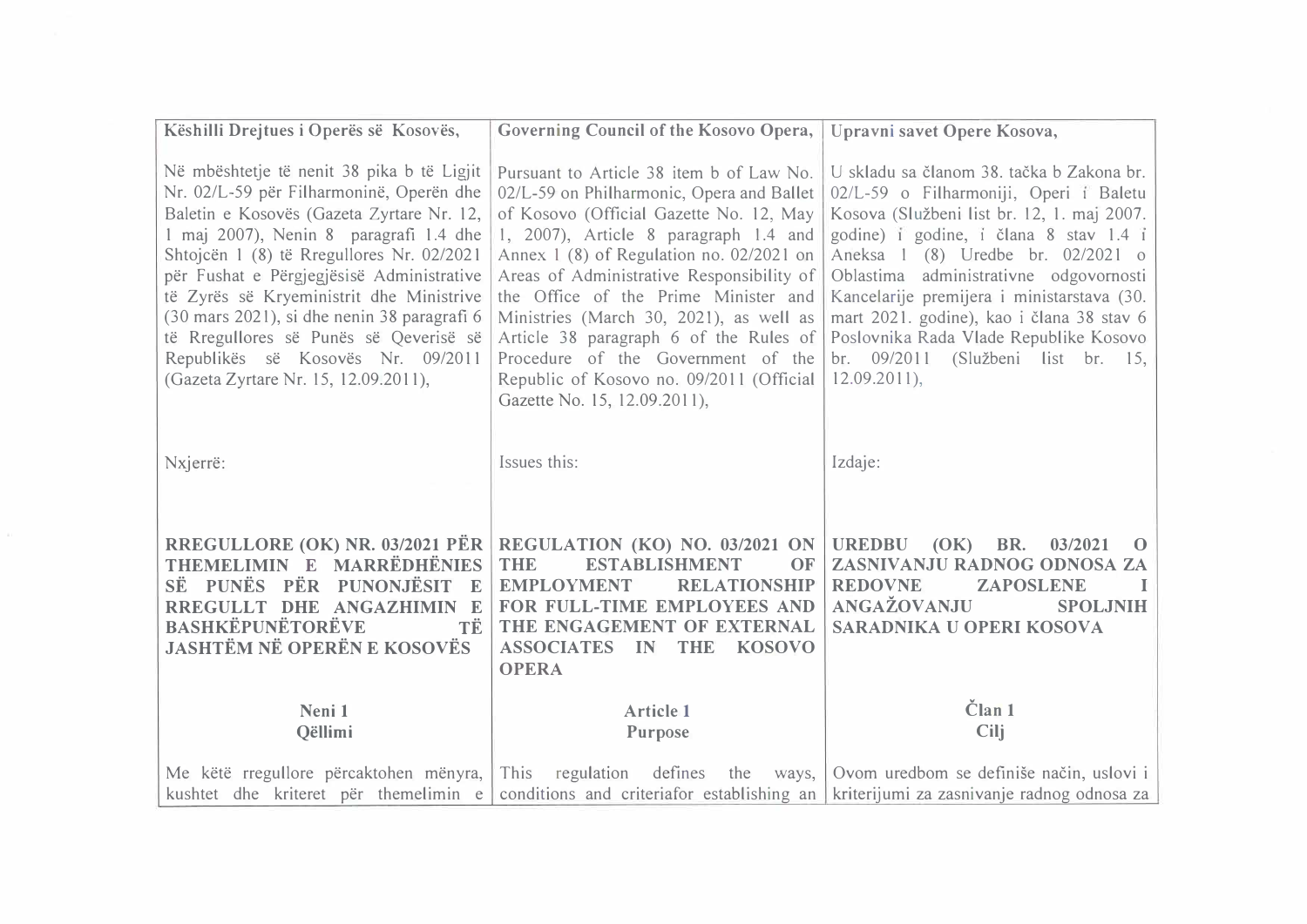| marrëdhënies se punës për të punësuarit e<br>rregullt<br>dhe<br>angazhimin<br>e<br>bashkëpunëtorëve të jashtëm në projektet<br>artistike të Operës së Kosovës.                                                                      | employment relationship for full time<br>employees and the engagement of external<br>associates in the artistic projects of the<br>Kosovo Opera.                                                                                   | redovne zaposlene i angažovanje spoljnih<br>saradnika u umetničkim projektima Opere<br>Kosova.                                                                                              |
|-------------------------------------------------------------------------------------------------------------------------------------------------------------------------------------------------------------------------------------|------------------------------------------------------------------------------------------------------------------------------------------------------------------------------------------------------------------------------------|---------------------------------------------------------------------------------------------------------------------------------------------------------------------------------------------|
| Neni 2<br>Fushëveprimi i rregullores                                                                                                                                                                                                | <b>Article 2</b><br>Scope of the regulation                                                                                                                                                                                        | Član <sub>2</sub><br>Delokrug uredbe                                                                                                                                                        |
| Fushëveprimi i kësaj rregulloreje përfshin<br>kushtet, kriteret, procedurën e rregullimit të<br>marrëdhënies së punës për punonjësit e<br>rregullt<br>dhe<br>angazhimin<br>e<br>bashkëpunëtorëve të jashtëm në Operën e<br>Kosovës. | The scope of this regulation includes the<br>conditions,<br>criteria,<br>procedure<br>for<br>regulating the employment relationship for<br>full-time employees and the engagement of<br>external associates in the Kosovo Opera.   | Delokrug<br>sprovođenja<br>uredbe<br>ove<br>obuhvata uslove, kriterijume, postupak<br>regulisanja radnog odnosa za redovne<br>zaposlene i angažovanje spoljnih saradnika<br>u Operi Kosova. |
|                                                                                                                                                                                                                                     |                                                                                                                                                                                                                                    |                                                                                                                                                                                             |
| Neni 3<br>Përkufizimet                                                                                                                                                                                                              | <b>Article 3</b><br><b>Definitions</b>                                                                                                                                                                                             | Član <sub>3</sub><br>Definicije                                                                                                                                                             |
| 1. Shprehjet e përdorura në këtë Rregullore<br>e kanë kuptimin:                                                                                                                                                                     | 1. The terms used in this Regulation have<br>the following meanings:                                                                                                                                                               | 1. Izrazi korišćeni u ovoj uredbi imaju<br>sledeće značenje:                                                                                                                                |
| 1.1. OK - Opera e Kosovës;                                                                                                                                                                                                          | 1.1. KO - Kosovo Opera;                                                                                                                                                                                                            | 1.1. OK - Opera Kosova;                                                                                                                                                                     |
| 1.2. Audicion - është<br>testim<br>njohurive dhe aftësive profesionale para<br>themelimit të marrëdhënies së punës<br>dhe verifikim i aftësive profesionale<br>gjatë marrëdhënies së punës;                                         | 1.2. Audition- is a test of professional<br>knowledge and skills before the<br>establishment of the employment<br>verification<br>relationship<br>and<br>of<br>professional<br>skills<br>during<br>the<br>employment relationship; | 1.2.<br>Audicija<br>$-$ je<br>testiranje<br>profesionalnih znanja i sposobnosti pre<br>zasnivanja radnog odnosa i provera<br>profesionalnih<br>sposobnosti<br>tokom<br>radnog odnosa;       |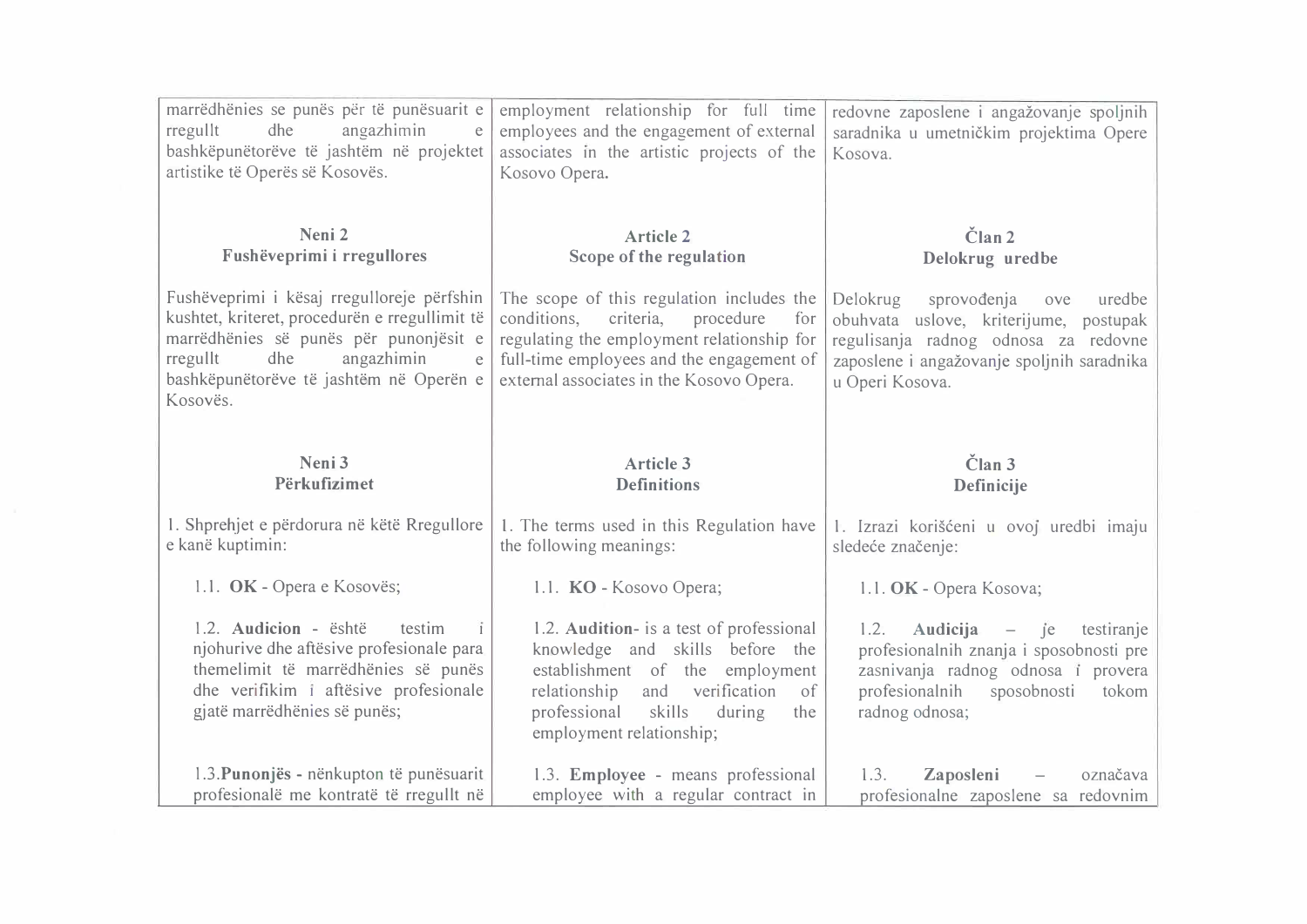| OK;                                                                                                                                                                                 | KO;                                                                                                                                                                                                           | ugovorom u OK-u;                                                                                                                             |
|-------------------------------------------------------------------------------------------------------------------------------------------------------------------------------------|---------------------------------------------------------------------------------------------------------------------------------------------------------------------------------------------------------------|----------------------------------------------------------------------------------------------------------------------------------------------|
| 1.4. Bashkëpunëtorë të jashtëm –<br>nënkupton të angazhuarit për një<br>projekt ose periudhë të caktuar.                                                                            | 1.4. External associates- means the<br>associates engaged for a certain<br>project or period.                                                                                                                 | 1.4. Spoljni saradnici - označava<br>angažovane za jedan projekat ili<br>određeni period.                                                    |
| Neni 4<br>Marrëdhënia e punës                                                                                                                                                       | Article 4<br>Employment relationship                                                                                                                                                                          | Član <sub>4</sub><br>Radni odnos                                                                                                             |
| 1. Krijimi i marrëdhënies së punës në<br>institucionin e Operës së Kosovës bëhet<br>përmes konkursit publik.                                                                        | 1. The establishment of an employment<br>relationship in the institution of the Kosovo<br>Opera is done through a public job<br>vacancy.                                                                      | 1. Zasnivanje radnog odnosa u instituciji<br>Opere Kosova radi se preko javnog<br>konkursa.                                                  |
| 2. Përjashtimi nga paragrafi 1 i këtij neni<br>vlen vetëm për ato raste ku bëhet fjalë për<br>artistë me famë ndërkombëtare.                                                        | 2. The exemption from paragraph 1 of this<br>article applies only to those cases where it<br>comes to internationally renowned artists.                                                                       | 2. Izuzetak od stava 1. ovog člana, važi<br>samo za one slučajeve kada se radi o<br>svetski poznatim umetnicima.                             |
| Neni 5<br>Përcaktimi i kritereve dhe mënyra e<br>përzgjedhjes                                                                                                                       | Article 5<br>Defining the criteria and the way of<br>selection                                                                                                                                                | $\check{\mathrm{C}}$ lan 5<br>Utvrđivanje kriterijuma i način selekcije                                                                      |
| 1. Kushtet dhe kriteret për<br>pozitat<br>profesionale në Operën e<br>Kosovës<br>përcaktohen në bazë të konkursit publik:                                                           | 1. Conditions and criteria for professional<br>positions in the Kosovo Opera are<br>determined based on a public competition:                                                                                 | 1. Uslovi i kriterijumi za profesionalne<br>pozicije u Operi Kosova određuju se na<br>osnovu javnog konkursa:                                |
| konkursit<br>1.1.Kriteret<br>publik<br>$\mathbf{e}$<br>përgatiten nga drejtori i Operës së<br>Kosovës në koordinim me Këshillin<br>Artistik dhe aprovohen nga Këshilli<br>Drejtues; | 1.1.The<br>criteria<br>of<br>the<br>public<br>competition are<br>prepared<br>by the<br>director of the Kosovo Opera in<br>coordination with the Artistic Council<br>and approved by the Governing<br>Council: | 1.1.<br>Kriterijume javnog konkursa<br>priprema direktor Opere Kosova u<br>koordinaciji sa Umetničkim većem, a<br>odobrava ih Upravni odbor; |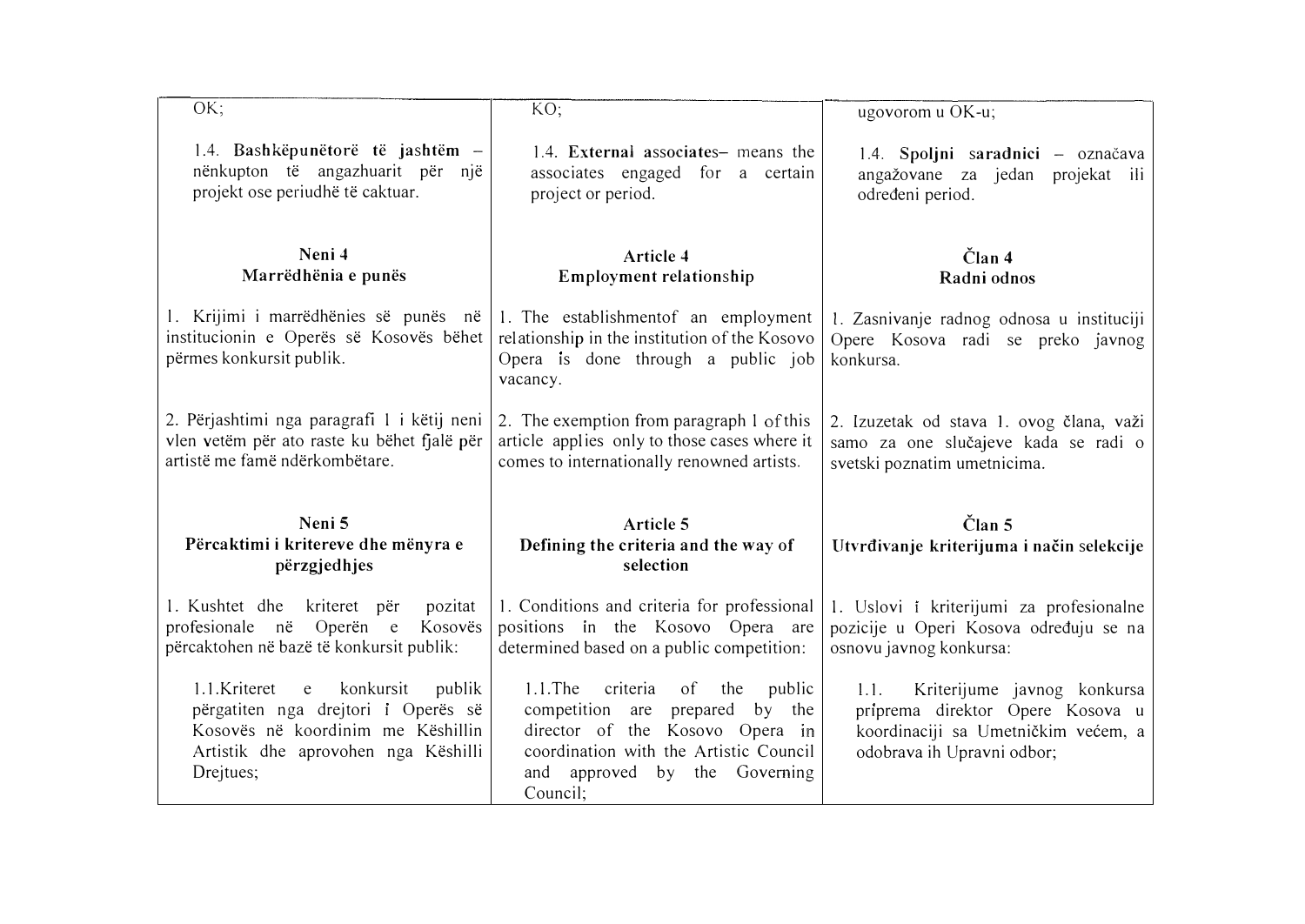| 1.2. Konkursi publik shpallet nga njësia<br>përgjegjëse e institucionit.                                                                                                                                 | $1.2$ . The<br>competition<br>public<br>$\overline{1}S$<br>announced by the responsible unit of<br>the institution.                                                                                            | 1.2. Javni konkurs raspisuje nadležna<br>jedinica institucije.                                                                                                                         |
|----------------------------------------------------------------------------------------------------------------------------------------------------------------------------------------------------------|----------------------------------------------------------------------------------------------------------------------------------------------------------------------------------------------------------------|----------------------------------------------------------------------------------------------------------------------------------------------------------------------------------------|
| 2. Mënyra e përzgjedhjes së të punësuarve<br>në Operën e Kosovës bëhet përmes<br>audicionit.                                                                                                             | the Kosovo Opera is done through Kosova obavlja se preko audicije.<br>audition.                                                                                                                                | 2. The manner of selection of employees in 2. Način selekcije zaposlenih u Operi                                                                                                       |
| Neni 6<br>Procedura e përzgjedhjes së punonjësve<br>në Operën e Kosovës                                                                                                                                  | Article 6<br>Procedure for selection of employees at<br>the Kosovo Opera                                                                                                                                       | $\tilde{\text{C}}$ lan 6<br>Postupak selekcije zaposlenih u Operi<br>Kosova                                                                                                            |
| 1. Shqyrtimi i aplikacioneve<br>$dhe$ i<br>dokumentacionit të ofruar nga kandidatët<br>bëhet nga një komision i përbërë nga 3<br>anëtarë, punonjës të institucionit të emëruar<br>nga Këshilli Drejtues: | 1. The review of the applications and the<br>documentation provided by the candidates<br>is done by a commission composed of 3<br>members, employees of the institution<br>appointed by the Governing Council: | 1. Razmatranje aplikacija i dokumentacije<br>dostavljene od strane kandidata, vrši<br>komisija sastavljena od 3 člana, zaposlenih<br>u instituciji, koje je imenovao Upravni<br>odbor: |
| 1.1. Komisioni ka mandat ta bëjë<br>hartimin e listës së ngushtë për<br>kandidatët që i plotësojnë kriteret në<br>bazë të konkursit për t'iu nënshtruar<br>audicionit;                                   | 1.1. The commission is mandated to<br>compile a shortlist of candidates who<br>meet the criteria based on the<br>competition to be subject of audition;                                                        | 1.1. Komisija ima mandat da izradi uži<br>spisak za kandidate koji ispunjavaju<br>kriterijume na osnovu konkursa za<br>polaganje audicije;                                             |
| 1.2. Lista e ngushtë e kandidatëve që<br>kanë përmbushur kriteret e konkursit<br>për t'iu nënshtruar audicionit<br>dorëzohet komisionit të audicionit.                                                   | 1.2. The shortlist of candidates who<br>have met the criteria of the competition<br>to be subject of audition is submitted to<br>the audition commission.                                                      | 1.2. Uži spisak kandidata koji su ispunili<br>kriterijume konkursa za polaganje<br>audicije predaje se komisiji za audiciju.                                                           |
| 2. Kandidatët që i kanë plotësuar kushtet<br>t'i nënshtrohen audicionit njoftohen jo më<br>larg se 10 ditë pas mbylljes së konkursit<br>publik dhe së paku 30 ditë para mbajtjes së                      | 2. Candidates who have met the conditions<br>to be subject of audition are notified no<br>later than 10 days after the closing of the<br>public competition and at least 30 days                               | 2. Kandidati koji su ispunili uslove za<br>audicije obaveštavaju<br>polaganje<br>se<br>najkasnije 10 dana nakon zatvaranja javnog<br>konkursa i najmanje 30 dana pre                   |

 $\mathcal{C}^{\mathcal{C}}$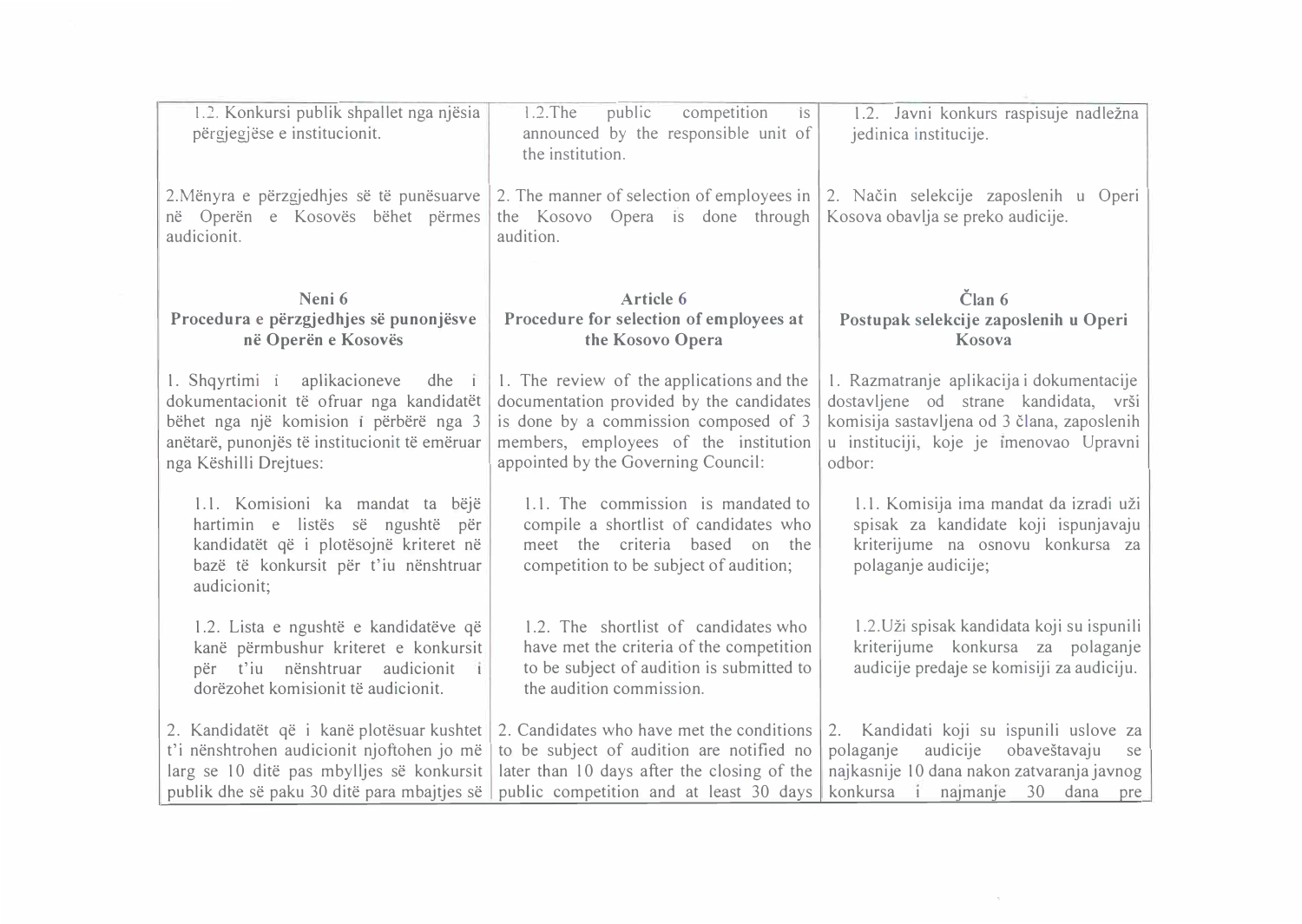| audicionit.                                                                                                                                                      | before the audition.                                                                                                                                       | održavanja audicije.                                                                                                                    |
|------------------------------------------------------------------------------------------------------------------------------------------------------------------|------------------------------------------------------------------------------------------------------------------------------------------------------------|-----------------------------------------------------------------------------------------------------------------------------------------|
| Kosovës<br>njofton<br>3. Opera<br>$\mathbf{i}$<br>e<br>kandidatët së paku 15 ditë para audicionit<br>për programin që parashihet për interpretim<br>në audicion. | 3. Kosovo Opera notifies the candidates at<br>least 15 days before the audition for the<br>program that is foreseen to be performed in<br>the audition.    | 3. Opera Kosova obaveštava kandidate<br>najmanje 15 dana pre audicije o programu<br>koji je predviđen za interpretaciju na<br>audiciji. |
| 4. Në bazë të vendimit të komisionit të<br>audicionit drejtori i institucionit vendos për<br>themelimin ose jo të marrëdhënies së<br>punës.                      | 4. Based on the decision of the audit<br>commission, the director of the institution<br>decides whether or not to establish an<br>employment relationship. | 4. Na osnovu odluke komisije za audiciju,<br>direktor institucije odlučuje da li će se<br>radni odnos zasnivati ili ne.                 |
| 5. Kalimi i suksesshëm i audicionit është<br>kusht për themelimin dhe vazhdimin e<br>marrëdhënies së punës.                                                      | 5. Successful passing of the audition is a<br>condition for the establishment and<br>extension of the employment relationship.                             | 5. Uspešno polaganje audicije je uslov za<br>zasnivanje i produženje radnog odnosa.                                                     |
| Neni 7<br>Audicioni                                                                                                                                              | Article 7<br><b>Audition</b>                                                                                                                               | $\check{\text{C}}$ lan 7<br>Audicija                                                                                                    |
| 1. Audicioni, si procedurë e testimit të                                                                                                                         | 1. Audition, as a procedure for testing                                                                                                                    |                                                                                                                                         |
| aftësive profesionale artistike, bëhet në tri<br>raste:                                                                                                          | professional artistic skills, is done in three<br>cases:                                                                                                   | 1. Audicija, kao<br>postupak<br>testiranja<br>profesionalnih umetničkih<br>sposobnosti,<br>radi se u tri slučajeva:                     |
| 1.1. Audicioni<br>pranimin e<br>për<br>punonjësve të rinj;                                                                                                       | 1.1. Audition for the recruitment of new<br>employees;                                                                                                     | prijem<br>1.1.Audicija<br>novih<br>za<br>zaposlenih;                                                                                    |
| verifikimin e<br>1.2. Audicioni<br>për<br>njohurive dhe aftësive të punonjësve<br>të Operës së Kosovës;                                                          | 1.2. Audition to verify the knowledge<br>and skills of Kosovo Opera employees;                                                                             | 1.2. Audicija za proveru znanja i<br>sposobnosti<br>zaposlenih<br>Operi<br>u<br>Kosova;                                                 |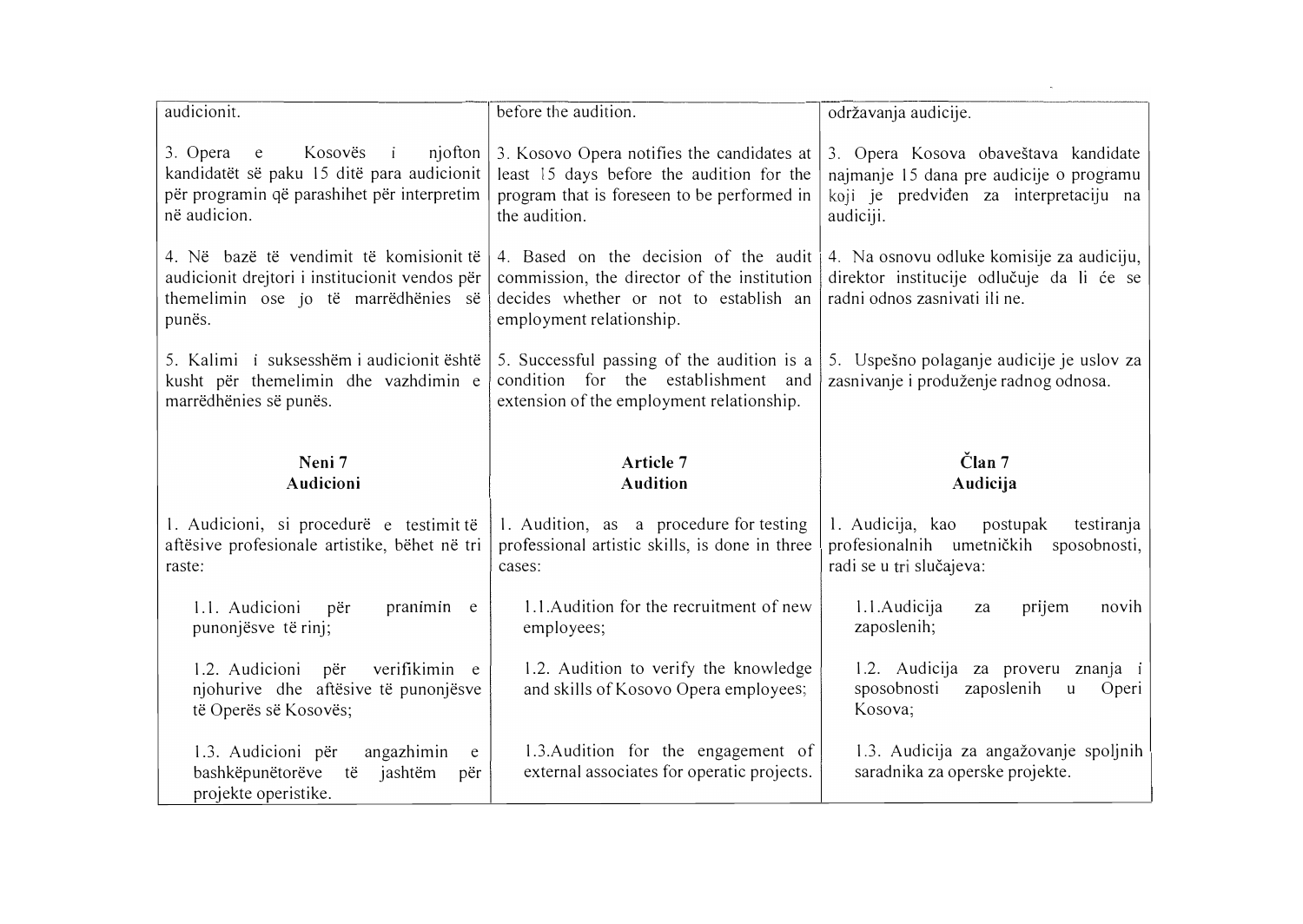| 2. Audicioni bëhet për të gjitha pozitat e<br>punës të cilat janë të përcaktuara si punë<br>artistike në organogramin e Operës së<br>Kosovës.                                                                                                                                                  | 2. The audition is done for all job positions<br>which are defined as artistic work in the<br>organizational chart of the Kosovo Opera.                                                                                                                           | 2. Audicija se organizuje za sve radne<br>pozicije koje su definisane kao umetnički<br>rad u organizacionoj šemi Opere Kosova.                                                                                                                  |
|------------------------------------------------------------------------------------------------------------------------------------------------------------------------------------------------------------------------------------------------------------------------------------------------|-------------------------------------------------------------------------------------------------------------------------------------------------------------------------------------------------------------------------------------------------------------------|-------------------------------------------------------------------------------------------------------------------------------------------------------------------------------------------------------------------------------------------------|
| 3. Audicioni për pranimin e punonjësve të<br>organizohet<br>sipas<br>nevojave<br>rinj<br>të<br>institucionit për punësim të paraparë me<br>organogram të Operës së Kosovës përmes<br>konkursit publik.                                                                                         | 3. The audition for the recruitment of new<br>employees is organized according to the<br>needs of the employment institution<br>foreseen by the organizational chart of the<br>Kosovo<br>Opera<br>through<br>public<br>a<br>competition.                          | 3. Audicija za prijem novih zaposlenih<br>organizuje se prema potrebama institucije<br>zapošljavanje<br>predviđenim<br>za<br>organizacionom šemom Opere Kosova<br>preko javnog konkursa.                                                        |
| 4. Audicioni<br>për<br>pranimin<br>e<br>bashkëpunëtorëve të jashtëm organizohet<br>sipas nevojave të institucionit<br>për<br>realizimin e projekteve operistike.                                                                                                                               | 4. The audition hiring the external<br>associates is organized according to the<br>needs of the<br>institution for<br>the<br>implementation of operatic projects.                                                                                                 | 4. Audicija za prijem spoljnih saradnika<br>organizuje se prema potrebama institucije<br>za realizaciju operskih projekata.                                                                                                                     |
| 5. Audicioni për verifikimin e njohurive<br>dhe aftësive të punonjësve të Operës së<br>Kosovës është i obligueshëm dhe mbahet<br>çdo dy vjet.                                                                                                                                                  | 5. The audition to verify the knowledge<br>and skills of Kosovo Opera employees is<br>mandatory and is held every two years.                                                                                                                                      | 5. Audicija za proveru znanja i sposobnosti<br>zaposlenih u Operi Kosova je obavezna i<br>održava se svake dve godine.                                                                                                                          |
| 6. Audicioni mund të organizohet edhe<br>drejtuese<br>atëherë<br>kur<br>organet<br>të<br>institucionit e shohin të nevojshme që trupa<br>artistike t'i nënshtrohet verifikimit të<br>aftësive profesionale edhe para afatit të<br>rregullt 2-vjeçar të përcaktuar në pikën 5 të<br>këtij neni. | 6. The audition can be organized even<br>when the management of the institution<br>deems it necessary for the artistic troupe to<br>undergo the verification of professional<br>skills even before the regular 2-year term<br>defined in point 5 of this article. | 6. Audicija se može organizovati i onda<br>kada upravni organi institucije smatraju to<br>potrebnim da se umetnička trupa podvrgne<br>proveri profesionalnih sposobnosti i pre<br>redovnog dvogodišnjeg roka utvrđenog u<br>tački 5 ovog člana. |
| Neni 8<br>Komisionet e audicioneve                                                                                                                                                                                                                                                             | Article 8<br><b>Audit Commissions</b>                                                                                                                                                                                                                             | Član 8<br>Komisije za audicije                                                                                                                                                                                                                  |
| 1. Komisionet e audicioneve i propozon                                                                                                                                                                                                                                                         | 1. Audition commissions are proposed by                                                                                                                                                                                                                           | Komisije za audicije predlaže direktor                                                                                                                                                                                                          |

 $\frac{1}{2} \frac{1}{2} \frac{d\theta}{d\theta}$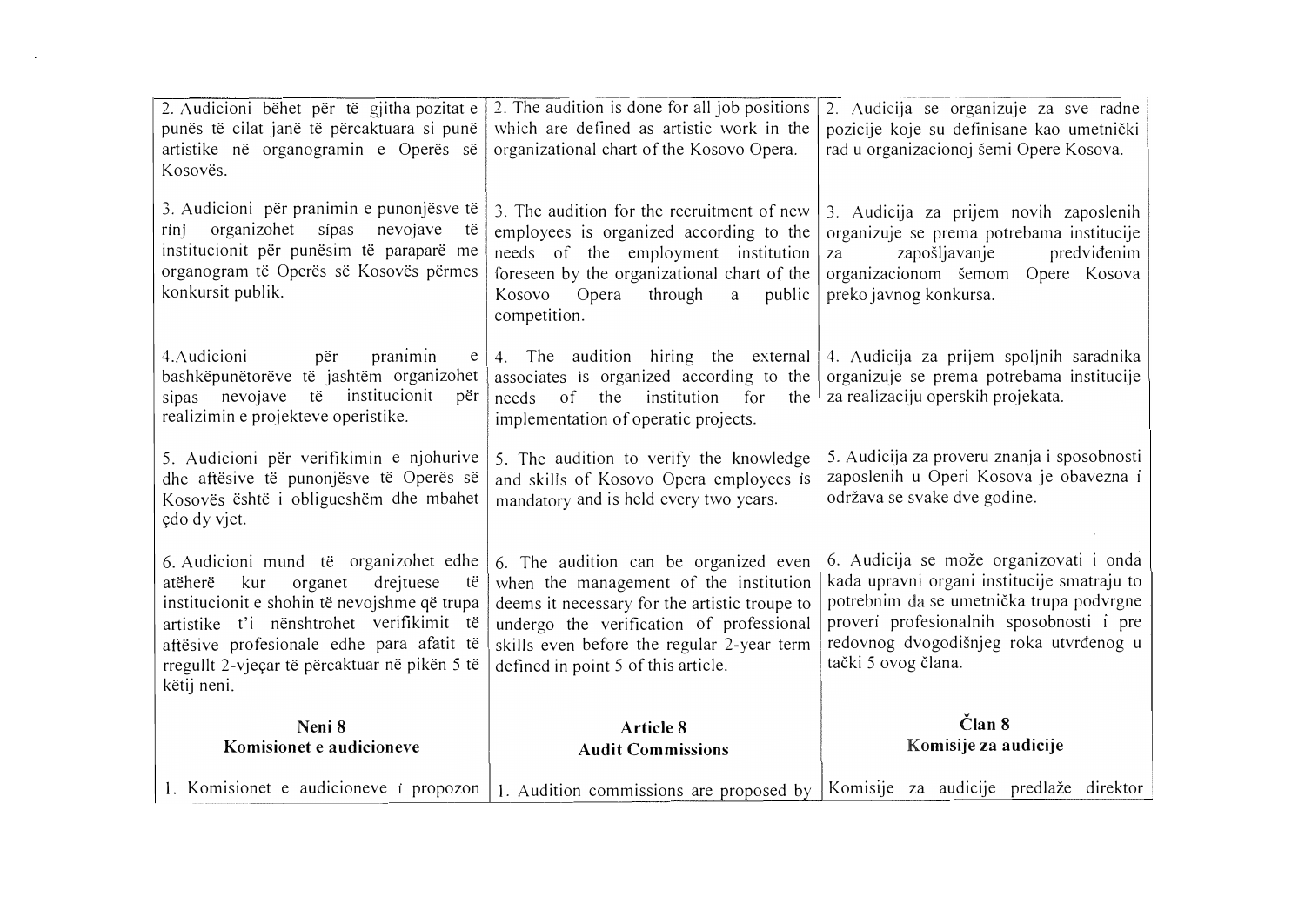| drejtori i Operës së Kosovës në koordinim<br>me Këshillin Artistik dhe i emëron Këshilli<br>Drejtues i Operës së Kosovës.                                                                                                                                 | the director of the Kosovo Opera in<br>coordination with the Artistic Council and<br>appointed by the Governing Council of the<br>Kosovo Opera.                             | Opere<br>Kosova<br>koordinaciji<br>$\mathbf{u}$<br>sa<br>Umetničkim većem a imenuje ih Upravni<br>odbor Opere Kosova.                                      |
|-----------------------------------------------------------------------------------------------------------------------------------------------------------------------------------------------------------------------------------------------------------|-----------------------------------------------------------------------------------------------------------------------------------------------------------------------------|------------------------------------------------------------------------------------------------------------------------------------------------------------|
| 2. Komisionet e audicioneve përbëhen nga<br>tre (3) anëtarë.                                                                                                                                                                                              | 2. Audition commissions consist of three<br>(3) members.                                                                                                                    | 2. Komisije za audiciju sastavljene su od tri<br>$(3)$ članova.                                                                                            |
| 3. Anëtarët e komisionit të audicioneve<br>duhet të jenë profesionistë të fushës<br>përkatëse, varësisht nga kategoria<br>$\mathbf{e}% _{0}\equiv\mathbf{e}_{\mathrm{e}}\left( \mathbf{e}_{\mathrm{e}}\right)$<br>punonjësve që i nënshtrohen audicionit. | 3. Members of the audition commission<br>must be professionals in the relevant field,<br>depending on the category of employees<br>subject to the audition.                 | 3. Članovi komisije za audicije moraju da<br>budu profesionalci iz odgovarajuće oblasti,<br>u zavisnosti od kategorije zaposlenih koji<br>polažu audiciju. |
| 4. Anëtarët e komisionit të audicionit do të<br>financiarisht,<br>kompensohen<br>shuma<br>e<br>kompensimit do të përcaktohet<br>në<br>vendimin për emërimin e komisioneve.                                                                                | 4. The members of the audition commission<br>will be financially compensated,<br>the<br>of compensation<br>will<br>be<br>amount<br>determined in the decision on appointing | 4. Članovi komisije za audiciju biće<br>finansijski nadoknađeni, iznos nadoknade<br>biće određen u odluci za imenovanje<br>komisija.                       |
|                                                                                                                                                                                                                                                           | the commissions.                                                                                                                                                            |                                                                                                                                                            |
| Neni 9<br>Puna e komisioneve të audicionit                                                                                                                                                                                                                | Article 9<br>The work of audition commissions                                                                                                                               | $\check{\text{Cl}}$ an 9<br>Rad komisija za audiciju                                                                                                       |
| Komisioni i audicionit vlerëson<br>kandidatët të cilët i nënshtrohet audicionit.                                                                                                                                                                          | 1. The audition commission evaluates the<br>candidates who are subject to audition.                                                                                         | 1. Komisija za audiciju ocenjuje kandidate<br>koji polažu audiciju.                                                                                        |
| 2. Gjatë audicionit dhe në vendimmarrje<br>duhet të jenë të pranishëm të gjithë anëtarët<br>e komisionit.                                                                                                                                                 | 2. All members of the commission must be<br>present during the audition and decision-<br>making.                                                                            | 2. Tokom audicije i odlučivanja, moraju da<br>budu prisutni svi članovi komisije.                                                                          |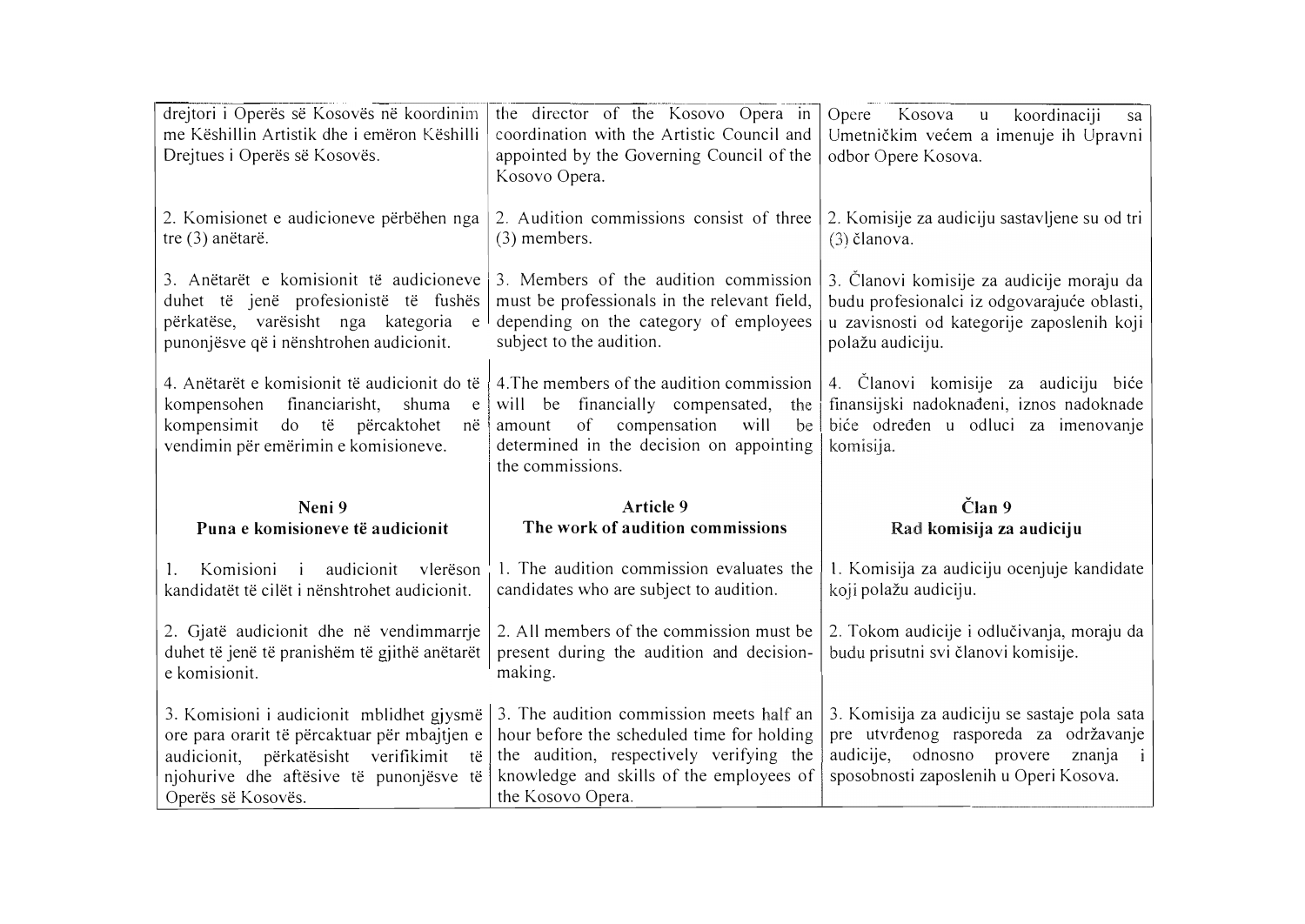| 4. Komisioni dakordohet<br>për rrjedhën e<br>punës gjatë audicionit.                                                                                                                                                                 | 4. The commission agrees on the workflow<br>during the audition.                                                                                                                                                                      | 4. Komisija se dogovara o toku rada tokom<br>audicije.                                                                                                                     |
|--------------------------------------------------------------------------------------------------------------------------------------------------------------------------------------------------------------------------------------|---------------------------------------------------------------------------------------------------------------------------------------------------------------------------------------------------------------------------------------|----------------------------------------------------------------------------------------------------------------------------------------------------------------------------|
| 5. Rrjedhën e audicionit<br>përkatësisht<br>verifikimin e njohurive dhe aftësive të<br>punonjësve<br>të Operës<br>së Kosovës<br>e<br>udhëheqë<br>kryetari i<br>komisionit<br>të<br>audicionit.                                       | 5. The course of the audition, respectively<br>the verification of the knowledge and skills<br>of the employees of the Kosovo Opera is<br>led by the chairman of the audition<br>commission.                                          | 5. Tok audicije, odnosno proveru znanja i<br>sposobnosti zaposlenih u Operi Kosova,<br>predvodi predsednik komisije za audiciju.                                           |
| 6. Pas<br>përfundimit<br>audicionit,<br>të<br>përkatësisht verifikimit të njohurive dhe<br>aftësive të punonjësve, komisioni mblidhet<br>dhe voton për cilësinë artistike të<br>kandidatit, i cili i është nënshtruar<br>audicionit. | 6. After the end of the audition, respectively<br>the verification of the knowledge and skills<br>of the employees, the commission meets<br>and votes for the artistic quality of the<br>candidate, who has undergone the audition.   | 6.Po završetku audicije, odnosno proveri<br>znanja i sposobnosti zaposlenih, komisija<br>se sastaje i glasa o umetničkom kvalitetu<br>kandidata, koji je polagao audiciju. |
| 7. Në bazë të rezultatit të audicionit<br>përkatësisht verifikimit të njohurive dhe<br>punonjësit, komisioni i<br>aftësive të<br>audicionit merr vendim të cilin ia propozon<br>drejtorit të Operës së Kosovës.                      | audition result,<br>Based<br>the<br>on<br>7.<br>respectively the verification of the the<br>employee's knowledge and skills, the<br>audition commission makes a decision<br>which it proposes to the director of the<br>Kosovo Opera. | 7. Na osnovu rezultata audicije, odnosno<br>provere znanja i sposobnosti zaposlenog,<br>komisija za audiciju donosi odluku koju<br>predlaže direktoru Opere Kosova.        |
| 8. Gjatë audicionit, përkatësisht verifikimit<br>të njohurive dhe aftësive të punonjësve,<br>duhet të mbahet procesverbal me shkrim.                                                                                                 | 8. During the audition, respectively the<br>verification of the employees' knowledge<br>and skills, written minutes must be kept.                                                                                                     | 8. Tokom audicije, odnosno provere znanja<br>i sposobnosti zaposlenih, potrebno je voditi<br>pismeni zapisnik.                                                             |
| Neni 10                                                                                                                                                                                                                              | <b>Article 10</b>                                                                                                                                                                                                                     | Član 10                                                                                                                                                                    |
| Audicioni për verifikimin e njohurive<br>dhe aftësive për punonjësit e rregullt të<br>Operës së Kosovës                                                                                                                              | Audition to verify knowledge and skills<br>for regular employees of the Kosovo<br>Opera                                                                                                                                               | Audicija za proveru znanja i sposobnosti<br>redovnih zaposlenih u Operi Kosova                                                                                             |
| 1. Mbi verifikimin e njohurive dhe aftësive                                                                                                                                                                                          | 1. The employee must be informed about $\begin{bmatrix} 1 \\ 0 \end{bmatrix}$ prover znanja i                                                                                                                                         | sposobnosti,                                                                                                                                                               |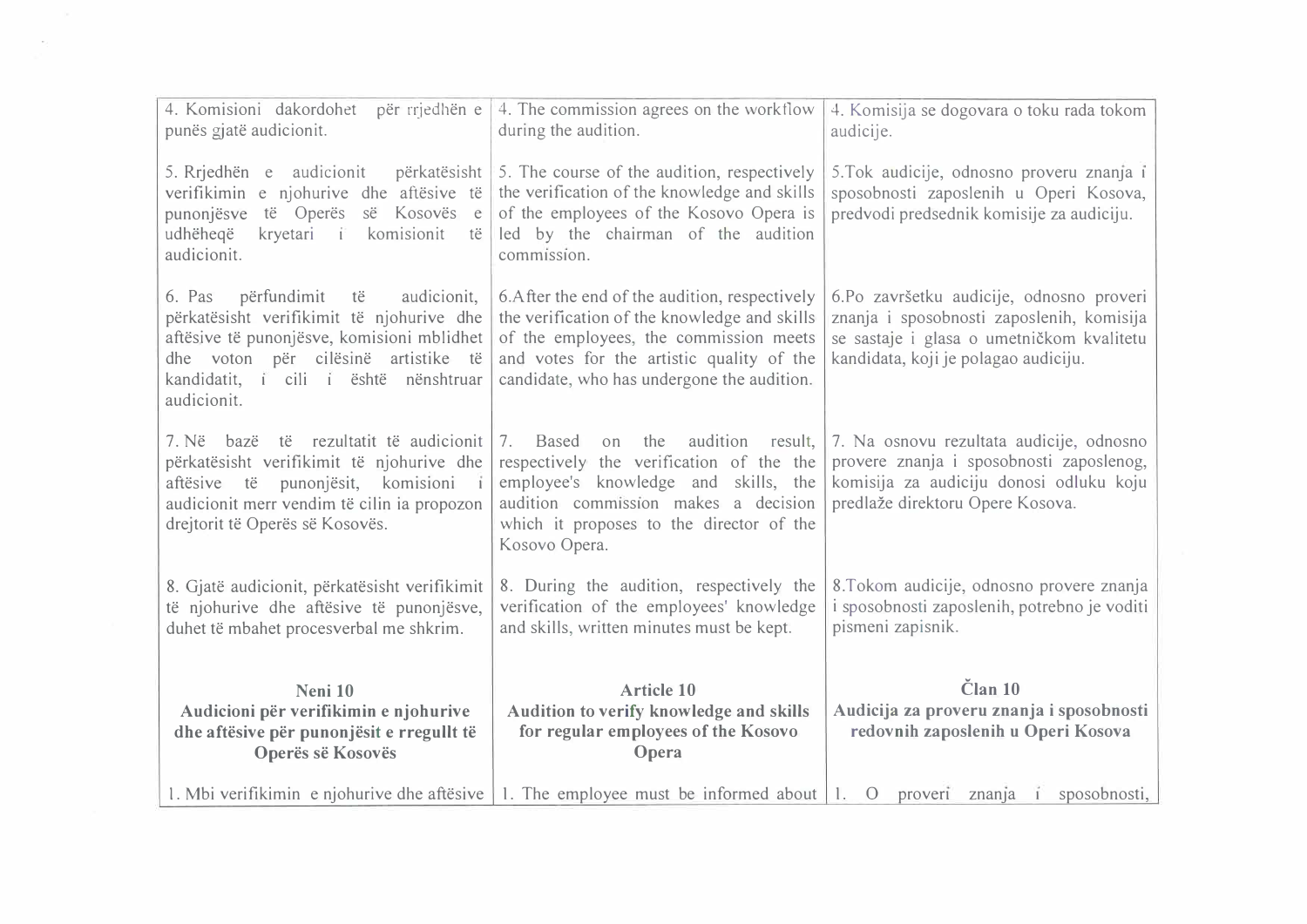| i punësuari duhet të informohet së paku 30<br>ditë para mbajtjes së audicionit.                                                                                                                                     | the verification of knowledge and skills at<br>least 30 days before the audition.                                                                                                                                                 | zaposlenog treba obavestiti najmanje 30<br>dana pre održavanja audicije.                                                                                                                                             |
|---------------------------------------------------------------------------------------------------------------------------------------------------------------------------------------------------------------------|-----------------------------------------------------------------------------------------------------------------------------------------------------------------------------------------------------------------------------------|----------------------------------------------------------------------------------------------------------------------------------------------------------------------------------------------------------------------|
| 2. Vlerësimi për kandidatin që nuk e kalon<br>me sukses audicionin për verifikim të<br>njohurive dhe aftësive profesionale është<br>bazë për ndërprerjen e marrëdhënies së<br>punës.                                | 2. Evaluation for the candidate who does<br>not successfully pass the audition for<br>verification of professional knowledge and<br>skills is the basis for termination of<br>employment relationship.                            | 2. Ocenjivanje kandidata koji nije uspešno<br>položio audiciju za proveru profesionalnih<br>znanja i sposobnosti je osnova za prestanak<br>radnog odnosa.                                                            |
| 3. Vlerësimi i njohurive dhe aftësive<br>profesionale bëhet në të njëjtën mënyrë dhe<br>procedurë sikurse audicioni për pranim në<br>marrëdhënie të punës.                                                          | 3. Assessment of professional knowledge<br>and skills is done in the same way and<br>procedure as the audition for admission to<br>employment.                                                                                    | 3. Ocenjivanje profesionalnih znanja i<br>sposobnosti radi se na isti način i postupak<br>kao i audicija za prijem u radni odnos.                                                                                    |
| 4. Në bazë të vendimit të komisionit,<br>institucionit<br>vendos<br>drejtori i<br>për<br>vazhdimin apo ndërprerjen e marrëdhënies<br>së punës.                                                                      | 4. Based on the decision of the<br>commission, the director of the institution<br>decides on the continuation or termination<br>of employment relationship.                                                                       | 4. Na osnovu odluke komisije, direktor<br>institucije donosi odluku o nastavku ili<br>prestanku radnog odnosa.                                                                                                       |
| 5. Kandidati i cili nuk paraqitet në<br>audicion dhe mosparaqitjen e tij nuk e ka<br>arsyetuar konsiderohet se ka hequr dorë<br>nga vlerësimi i njohurive dhe aftësive<br>profesionale dhe nga marrëdhënia e punës. | 5. The candidate who does not appear at<br>the audition and has not justified his failure<br>to show up is considered to have given up<br>the assessment of professional knowledge<br>and skills and the employment relationship. | 5. Kandidat koji se ne pojavljuje na<br>audiciji, i svoje nepojavljivanje nije<br>opravdao, smatra se da je odustao od<br>ocenjivanja<br>profesionalnih<br>znanja<br>$\mathbf{i}$<br>sposobnosti i od radnog odnosa. |
| 6. Mospjesëmarrja në audicion konsiderohet<br>si dorëheqje nga marrëdhënia e punës dhe<br>me këtë rast Opera e Kosovës shkëput<br>kontratën e punës me punonjësin.                                                  | 6. Failure to participate in the audition is<br>considered as resignation from<br>the<br>employment relationship and in this case<br>the Kosovo<br>Opera terminates<br>the<br>employment contract with the employee.              | 6. Neučešće na audiciji smatra<br>se<br>odustajanjem od radnog odnosa i tom<br>prilikom Opera Kosova raskida ugovor o<br>radu sa zaposlenim.                                                                         |
| 7. Arsyeja e kandidatit<br>$\tilde{1}$                                                                                                                                                                              | cili nuk   7. The reason of the candidate who does<br>paraqitet në audicion por mungesën e tij e   not shoq up at the audition but justifies his                                                                                  | 7. Opravdanje kandidata<br>koji<br>se<br>ne<br>pojavljuje na audiciji, ali svoje odsustvo                                                                                                                            |

 $\mathcal{O}(\mathcal{A})$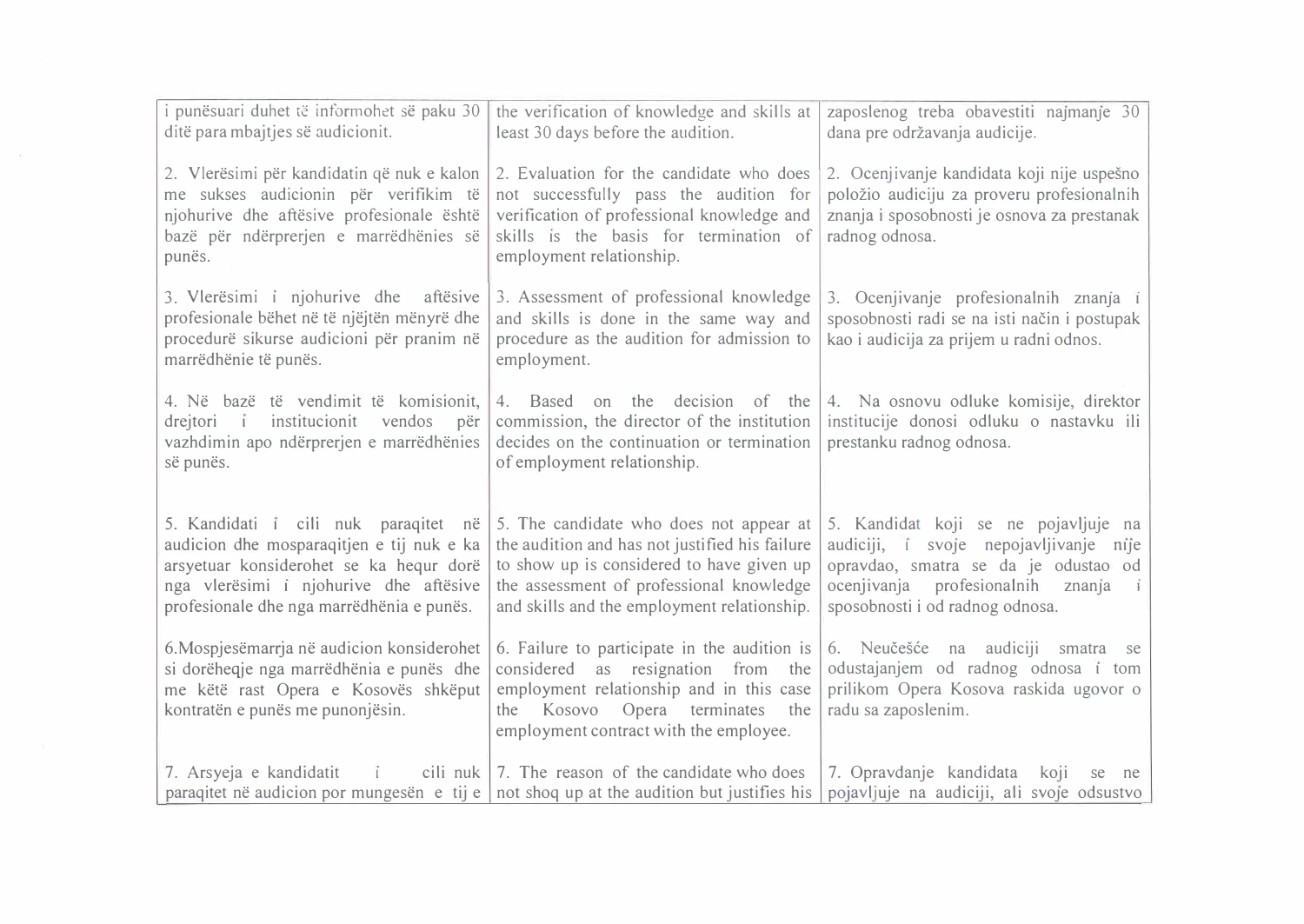| arsyeton me shkrim duhet të lidhet me këto<br>raste:                                                                                                                                                                                                                                                                                     | her absence in writing should be related<br>to the following cases:                                                                                                                                                                                                                                                           | opravdava pismenim putem, mora da bude<br>u vezi sa jednim od sledećih slučajeva:                                                                                                                                                                                  |
|------------------------------------------------------------------------------------------------------------------------------------------------------------------------------------------------------------------------------------------------------------------------------------------------------------------------------------------|-------------------------------------------------------------------------------------------------------------------------------------------------------------------------------------------------------------------------------------------------------------------------------------------------------------------------------|--------------------------------------------------------------------------------------------------------------------------------------------------------------------------------------------------------------------------------------------------------------------|
| 1.1. Sëmundja e punonjësit;<br>1.2. Vdekja në familje;<br>1.3. Martesa;<br>1.4. Si dhe të rrethana tjera të parapara<br>me aktin e brendshëm të punëdhënësit.                                                                                                                                                                            | 1.1. Employee illness;<br>1.2. Death of a family member;<br>1.3. Marriage;<br>1.4. As well as other circumstances<br>provided by the internal act of the<br>employer.                                                                                                                                                         | 1.1. Bolest zaposlenog;<br>1.2. Smrtni slučaj u porodici;<br>1.3. Venčanje;<br>1.4. Kao i druge okolnosti predviđene<br>internim aktom poslodavca.                                                                                                                 |
| 8. Kandidati i cili nuk i është nënshtruar<br>audicionit por mungesën e tij e ka arsyetuar<br>në pajtim me paragrafin 7 të këtij neni<br>është i obliguar që në afat prej 10 ditësh<br>nga pushimi i arsyeve për të cilat nuk ka<br>marrë pjesë në audicion duhet të<br>parashtrojë kërkesë me shkrim për t'iu<br>nënshtruar audicionit. | 8. The candidate who has not undergone<br>the audition but has justified his absence in<br>accordance with paragraph 7 of this article<br>is obliged, within 10 days from the<br>termination of the reasons for which he did<br>not participate in the audition, to submit a<br>request in writing to be subject of audition. | 8. Kandidat koji nije položio audiciju, ali je<br>njegovo odsustvo opravdao u skladu sa<br>stavom 7. ovog člana, dužan je da u roku<br>od 10 dana od prestanka razloga zbog kojih<br>nije učestvovao na audiciji, podnosi<br>pismeni zahtev za polaganje audicije. |
| 9. Mosparashtrimi i kërkesës nënkupton<br>dorëheqje nga marrëdhënia e punës.                                                                                                                                                                                                                                                             | 9. Failure to submit the application means<br>resignation<br>from<br>the<br>employment<br>relationship.                                                                                                                                                                                                                       | 9. Ne podnošenje zahteva podrazumeva<br>odustajanje od radnog odnosa.                                                                                                                                                                                              |
| 10. Opera e Kosovës pas kërkesës së<br>punonjësit sipas paragrafit 8 i këtij neni për<br>mbajtjen e audicionit, brenda afatit prej 30<br>ditësh, njofton kandidatin për ditën e<br>mbajtjes së audicionit.                                                                                                                               | 10. Kosovo Opera following the employee'a<br>request according to paragraph 8 of this<br>article for the audition, within 30 days,<br>notifies the candidate for the audition day.                                                                                                                                            | Opera Kosova, nakon<br>10.<br>zahteva<br>zaposlenog iz stava 8. ovog člana za<br>održavanje audicije, u roku od 30 dana<br>obaveštava kandidata o datumu održavanja<br>audicije.                                                                                   |
| Neni 11<br>Angazhimi i bashkëpunëtorëve të<br>jashtëm                                                                                                                                                                                                                                                                                    | Article 11<br><b>Engagement of external associates</b>                                                                                                                                                                                                                                                                        | $\check{\text{C}}$ lan 11<br>Angažovanje spoljnih saradnika                                                                                                                                                                                                        |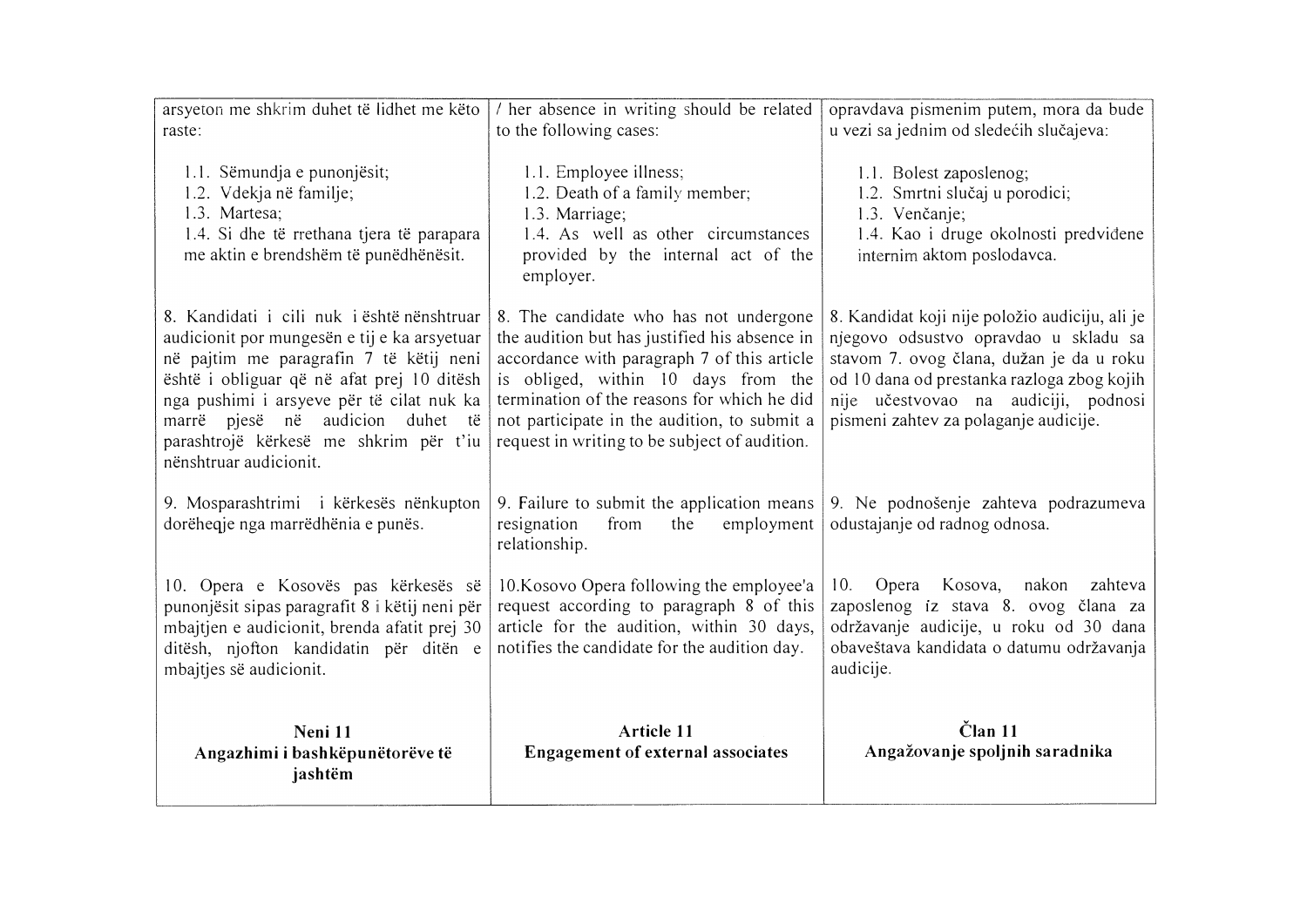| Për kategorinë e bashkëpunëtorëve artistikë<br>të jashtëm që angazhohen me projekte sipas<br>kontratës mbi veprën vlejnë të njëjtat<br>procedura sikurse për themelimin e<br>marrëdhënies së punës për herë të parë. | For the category of external artistic<br>associates who engage in projects under<br>the contract for deed, the same procedures<br>apply as for the establishment of an<br>employment relationship for the first time. | kategoriju<br>spoljnih<br>Za<br>umetničkih<br>saradnika koji se angažuju sa projektima<br>prema ugovoru o delu, važe iste procedure<br>kao i za zasnivanje radnog odnosa po prvi<br>put. |
|----------------------------------------------------------------------------------------------------------------------------------------------------------------------------------------------------------------------|-----------------------------------------------------------------------------------------------------------------------------------------------------------------------------------------------------------------------|------------------------------------------------------------------------------------------------------------------------------------------------------------------------------------------|
| Neni 12<br>Angazhimi i bashkëpunëtorëve të<br>jashtëm në Operën e Kosovës                                                                                                                                            | Article 12<br>Engagement of external associates in the<br>Kosovo Opera                                                                                                                                                | $\check{\mathrm{C}}$ lan 12<br>Angažovanje spoljnih saradnika u Operi<br>Kosova                                                                                                          |
| 1. Angazhimi i bashkëpunëtorëve<br>të<br>jashtëm në Operën e Kosovës bëhet në këto<br>raste:                                                                                                                         | 1. The engagement of external associates in<br>the Kosovo Opera is done in these cases:                                                                                                                               | 1. Angažovanje spoljnih saradnika u Operi<br>Kosova radi se u sledećim slučajevima:                                                                                                      |
| 1.1. Në mungesë të stafit adekuat të<br>angazhuar me kontratë të përhershme<br>për realizimin e projekteve operistike;                                                                                               | 1.1. In the absence of adequate staff<br>engaged with a permanent contract for<br>the implementation of operatic projects;                                                                                            | 1.1.U nedostatku adekvatnog osoblja<br>koji su angažovani trajnim ugovorima<br>za realizaciju operskih projekata;                                                                        |
| 1.2. Kur një projekt operistik ka kërkesa<br>për numër më të madh<br>të stafit<br>artistik;                                                                                                                          | 1.2. When an operatic project has<br>demands for larger numbers of artistic<br>staff;                                                                                                                                 | 1.2. Kada za jedan operski projekat je<br>potreban veći broj umetničkog osoblja;                                                                                                         |
| 1.3. Kur në Operën e Kosovës nuk ka<br>rezident<br>artistik/teknik<br>staf<br>për<br>angazhimin e caktuar.                                                                                                           | 1.3. When there is no resident artistic /<br>technical staff in the Kosovo Opera for<br>a certain engagement.                                                                                                         | 1.3. Kada u Operi Kosova nema<br>umetničkog/tehničkog<br>rezidentnog<br>osoblja za određeno angažovanje.                                                                                 |
| 2. Të angazhuarit e jashtëm duhet të jenë<br>profesionalë dhe t'i përmbushin kriteret e<br>kërkuara për angazhim në<br>projektin<br>operistik.                                                                       | 2. External associates must be professional<br>meet the required criteria<br>and<br>for<br>engagement in the operatic project.                                                                                        | 2. Angažovani spoljni saradnici moraju da<br>budu profesionalci i da ispunjavaju<br>potrebne kriterijume za angažman u<br>operskom projektu.                                             |
| 3. Angazhimi<br>bashkëpunëtorëve të<br>$\mathbf{i}$<br>jashtëm bëhet përmes konkursit publik                                                                                                                         | 3. The engagement of external associates is<br>done through a public competition based                                                                                                                                | 3. Angažovanje spoljnih saradnika radi se<br>preko<br>javnog konkursa na<br>osnovu                                                                                                       |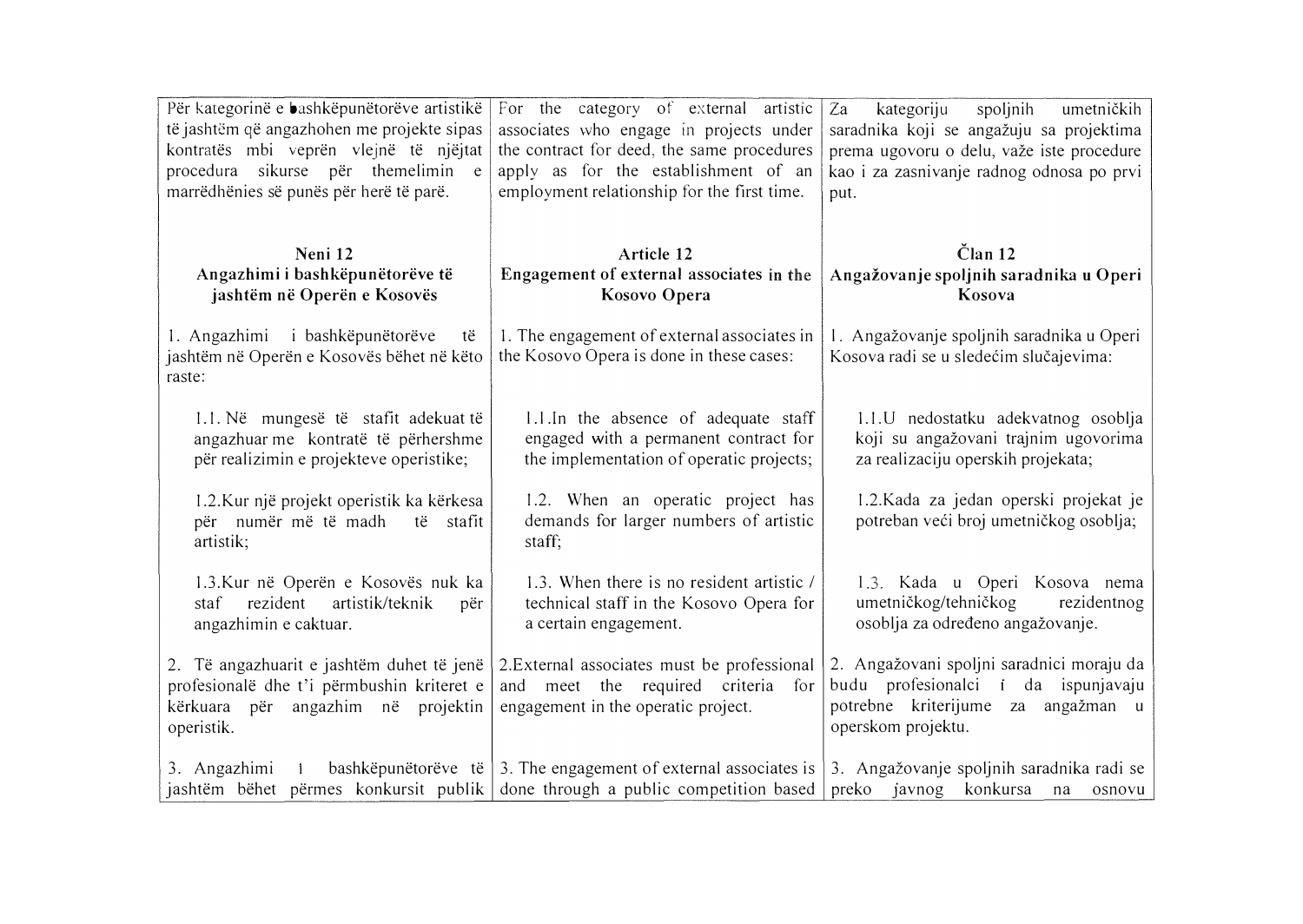| duke u bazuar në politikat programore të<br>Operës së Kosovës, programin artistik si<br>dhe mundësitë buxhetore.                                                                                          | on the program policies of the Kosovo<br>Opera, the artistic program and the budget<br>capacities.                                                                                                                                          | programskih<br>politika<br>Opere Kosova,<br>umetničkog<br>budžetskih<br>programa<br>mogućnosti.                                                                      |
|-----------------------------------------------------------------------------------------------------------------------------------------------------------------------------------------------------------|---------------------------------------------------------------------------------------------------------------------------------------------------------------------------------------------------------------------------------------------|----------------------------------------------------------------------------------------------------------------------------------------------------------------------|
| Neni 13                                                                                                                                                                                                   | <b>Article 13</b>                                                                                                                                                                                                                           | Član <sub>13</sub>                                                                                                                                                   |
| Angazhimi i artistëve me reputacion                                                                                                                                                                       | <b>Engagement of internationally renowned</b>                                                                                                                                                                                               | Angažovanje poznatih svetskih                                                                                                                                        |
| ndërkombëtar                                                                                                                                                                                              | artists                                                                                                                                                                                                                                     | umetnika                                                                                                                                                             |
| Angazhimi dhe pagesat e artistëve me<br>reputacion ndërkombëtar trajtohen në<br>mënyrë të veçantë me propozim të drejtorit<br>në koordinim me Këshillin Artistik dhe me<br>aprovim nga Këshilli Drejtues. | engagement<br>payments of<br>The<br>and<br>internationally renowned artists are dealt<br>with separately on the proposal of the<br>director in coordination with the Artistic<br>Council and with the approval of the<br>Governing Council. | Angažman i naknade za svetski poznate<br>umetnike tretiraju se posebno na predlog<br>direktora u koordinaciji sa Umetničkim<br>većem i uz odobrenje Upravnog odbora. |
| Neni 14                                                                                                                                                                                                   | <b>Article 14</b>                                                                                                                                                                                                                           | Član 14                                                                                                                                                              |
| Ankesa                                                                                                                                                                                                    | Complaint                                                                                                                                                                                                                                   | Žalba                                                                                                                                                                |
| E drejta e ankesës, trajtimi dhe zgjidhja e                                                                                                                                                               | The right of appeal, its treatment and                                                                                                                                                                                                      | Pravo na žalbu, njeno tretiranje i rešavanje                                                                                                                         |
| saj bëhen sipas Ligjit për Procedurën e                                                                                                                                                                   | resolution are made according to the Law                                                                                                                                                                                                    | vrši se u skladu sa Zakonom o opštoj                                                                                                                                 |
| Përgjithshme Administrative.                                                                                                                                                                              | on General Administrative Procedure.                                                                                                                                                                                                        | administrativnoj proceduri.                                                                                                                                          |
| Neni 15                                                                                                                                                                                                   | <b>Article 15</b>                                                                                                                                                                                                                           | Član <sub>15</sub>                                                                                                                                                   |
| Pagesat                                                                                                                                                                                                   | <b>Payments</b>                                                                                                                                                                                                                             | <b>Naknade</b>                                                                                                                                                       |
| 1. Drejtori i Operës së Kosovës në                                                                                                                                                                        | 1. The Director of the Kosovo Opera in                                                                                                                                                                                                      | 1. Direktor Opere Kosova u koordinaciji sa                                                                                                                           |
| koordinim me Këshillin Artistik propozon                                                                                                                                                                  | coordination with the Artistic Council                                                                                                                                                                                                      | Umetničkim većem predlaže iznose                                                                                                                                     |
| shumat e pagesave në bazë të peshës së                                                                                                                                                                    | proposes the amounts of payments based                                                                                                                                                                                                      | naknada na osnovu bitnosti rada i značaja                                                                                                                            |
| punës dhe rëndësisë së angazhimit të                                                                                                                                                                      | on the categorization of the work and the                                                                                                                                                                                                   | angažovanja osobe ili konkretnih usluga,                                                                                                                             |
| personit ose të shërbimeve konkrete, të                                                                                                                                                                   | importance of the commitment of the                                                                                                                                                                                                         | koje ne smeju premašiti budžetske limite                                                                                                                             |
| cilat nuk duhet të kalojë limitet buxhetore                                                                                                                                                               | person or concrete services, which should                                                                                                                                                                                                   | projekta.                                                                                                                                                            |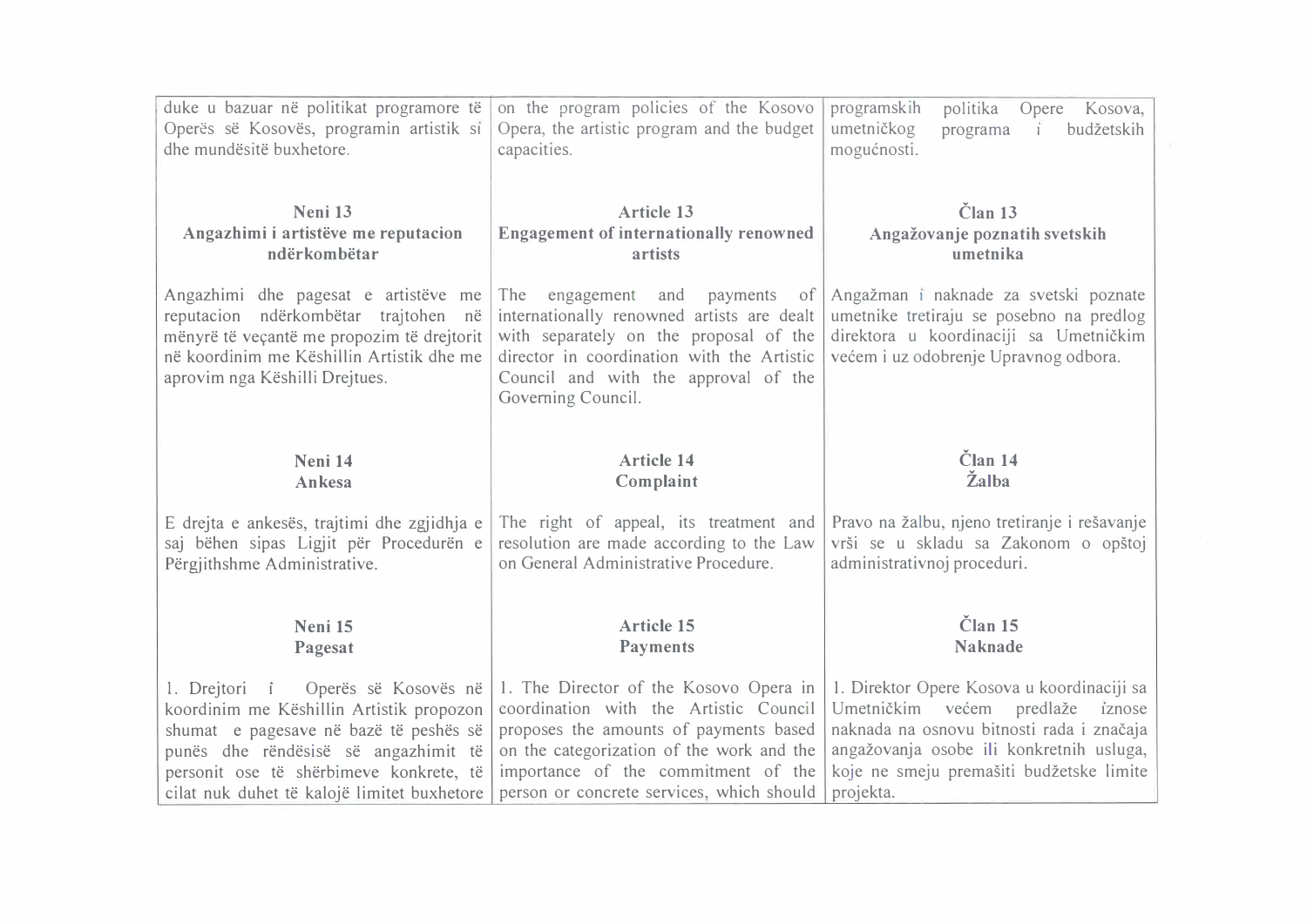| të projektit.                                                                                                                                      | not exceed the budget limits of the project.                                                                                                   |                                                                                                                                          |
|----------------------------------------------------------------------------------------------------------------------------------------------------|------------------------------------------------------------------------------------------------------------------------------------------------|------------------------------------------------------------------------------------------------------------------------------------------|
| 2. Para nënshkrimit të kontratës, për shumat<br>e pagesave të propozuara duhet të merret<br>aprovimi nga Këshilli Drejtues i Operës së<br>Kosovës. | 2. Prior to signing the contract, the<br>amounts of the proposed payments must be<br>approved by the Governing Council of the<br>Kosovo Opera. | 2. Pre potpisivanja ugovora, o iznosima<br>predloženih naknada potrebno je dobiti<br>odobrenje<br>Upravnog<br>odbora<br>Opere<br>Kosova. |
| Neni 16<br>Kontrata                                                                                                                                | <b>Article 16</b><br>Contract                                                                                                                  | Clan 16<br>Ugovor                                                                                                                        |
| 1. Me kontratë, përveç të tjerash, duhet 1. The contract, among other things,<br>të përcaktohen:                                                   | specifies:                                                                                                                                     | 1. Ugovorom, između ostalog,<br>treba<br>definisati:                                                                                     |
| punëdhënësin<br>1.1. Të dhënat<br>për<br>(emërtimi,<br>selia<br>dhe<br>numri<br>– ï<br>regjistrimit);                                              | 1.1. Information about the employer<br>(name, headquarters and registration<br>number);                                                        | 1.1. Podatke o poslodavcu<br>(naziv,<br>sedište i broj registracije);                                                                    |
| $1.2.$ Të<br>dhënat për të angazhuarin<br>mbiemri, numri personal,<br>(emri,<br>kualifikimi dhe vendbanimi);                                       | 1.2. Data on the employee (name,<br>personal<br>number,<br>sumame,<br>qualification and place of residence);                                   | 1.2. Podatke o angažovanom (ime,<br>prezime, lični broj, kvalifikacija i<br>prebivalište);                                               |
| lloji i<br>1.3. Emërtimi,<br>natyra,<br>shërbimeve dhe përshkrimi i detyrave;                                                                      | 1.3. Naming, nature, type of services<br>and job description;                                                                                  | 1.3. Naziv, priroda, vrsta usluga i opis<br>dužnosti;                                                                                    |
| 1.4. Vendi i punës dhe njoftimi që<br>puna do të kryhet në lokacione<br>të<br>ndryshme;                                                            | 1.4. The place of work and the<br>announcement that the work will be<br>carried out in different locations;                                    | 1.4. Radno mesto i obaveštenje da će se<br>posao raditi na različitim lokacijama;                                                        |
| 1.5. Orët dhe orari;                                                                                                                               | 1.5. Hours and schedule;                                                                                                                       | 1.5. Radne sate i raspored;                                                                                                              |
| 1.6. Data e fillimit;                                                                                                                              | 1.6. Start date;                                                                                                                               | 1.6. Datum početka;                                                                                                                      |
| 1.7. Kohëzgjatja e kontratës;                                                                                                                      | 1.7. Duration of the contract;                                                                                                                 | 1.7. Trajanje ugovora;                                                                                                                   |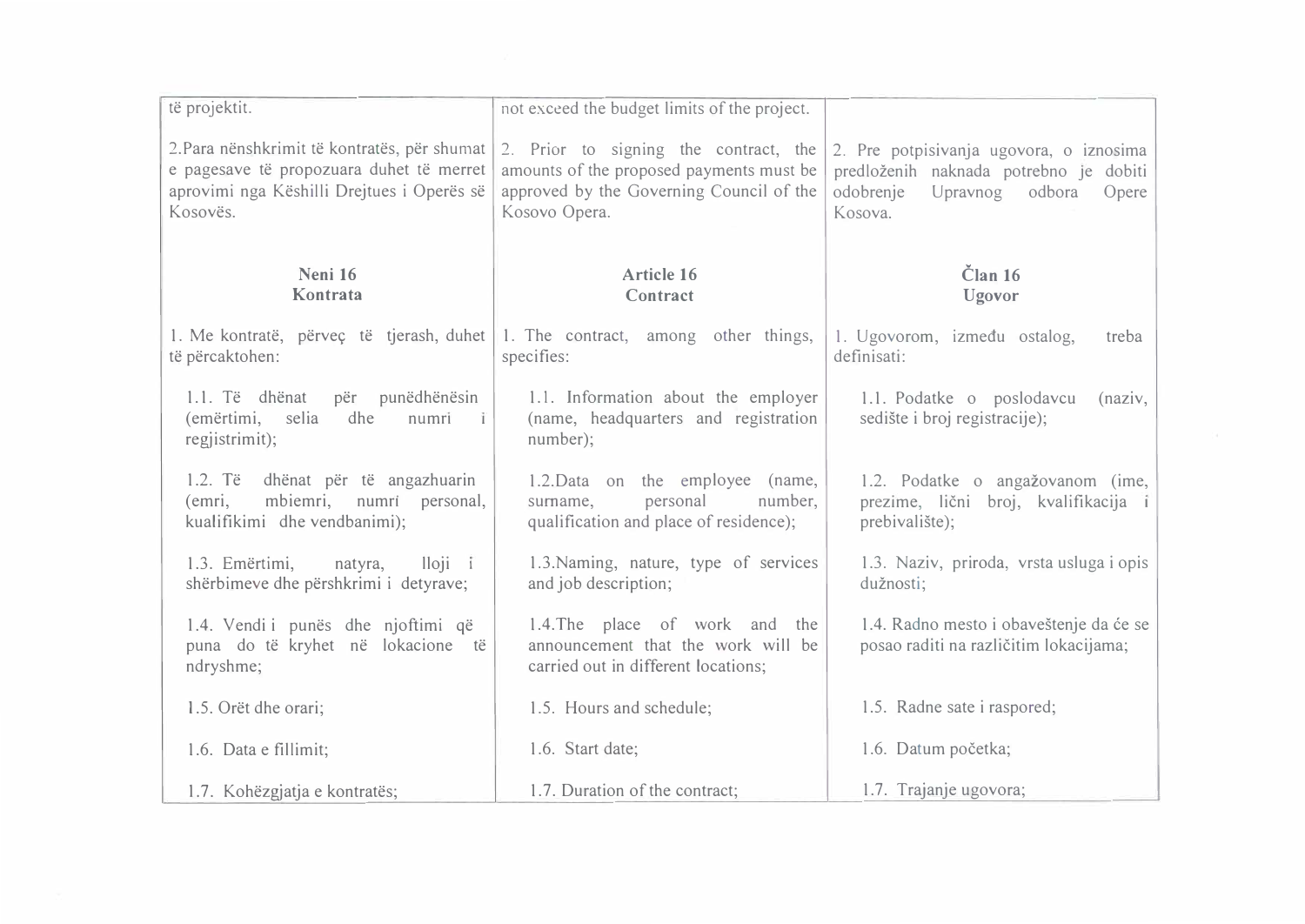| 1.8. Lartësia e pagesës si dhe ndonjë<br>shtesë ose të ardhura të tjera;                                                                                                               | 1.8. Amount of payment as well as any<br>additional or other income;                                                                                                                        | 1.8. Visinu zarade kao i druge dodatke<br>ili druge prihode;                                                                                                   |
|----------------------------------------------------------------------------------------------------------------------------------------------------------------------------------------|---------------------------------------------------------------------------------------------------------------------------------------------------------------------------------------------|----------------------------------------------------------------------------------------------------------------------------------------------------------------|
| 1.9. Të dhënat e tjera të cilat punëdhënësi<br>dhe punëmarrësi i<br>vlerësojnë<br>të<br>rëndësishme.                                                                                   | 1.9. Other information that the employer<br>and the employee deem relevant.                                                                                                                 | 1.9. Ostale podatke koje poslodavac i<br>zaposleni smatraju važnim.                                                                                            |
| Neni 17                                                                                                                                                                                | Article 17                                                                                                                                                                                  | Član 17                                                                                                                                                        |
| Lidhja e kontratës                                                                                                                                                                     | <b>Contract conclusion</b>                                                                                                                                                                  | Zaključenje ugovora                                                                                                                                            |
| 1. Drejtori i Operës së Kosovës lidh<br>kontratë me punonjësit e rregullt dhe<br>bashkëpunëtorët e jashtëm të angazhuar pas<br>përfundimit me sukses të procedurës së<br>përzgjedhjes. | 1. The Director of the Kosovo Opera enters<br>into a contract with full-time employees<br>and external associates engaged after the<br>successful completion of the selection<br>procedure. | 1. Direktor Opere Kosova<br>zaključuje<br>ugovor sa redovnim zaposlenima i<br>angažovanim spoljnim saradnicima nakon<br>uspešnog završetka postupka selekcije. |
| 2. Lidhja e kontratës për artistët me famë<br>ndërkombëtare bëhet pa procedura të<br>përzgjedhjes.                                                                                     | 2. Entering<br>into<br>contract<br>with<br>internationally renowned artists is done<br>without selection procedures.                                                                        | 2. Zaključenje ugovora za svetski poznate<br>umetnike vrši se bez postupka selekcije.                                                                          |
| 3. Angazhimi i bashkëpunëtorëve<br>të<br>jashtëm bëhet me kontratë mbi shërbimet e<br>caktuara sipas Ligjit për Marrëdhëniet e<br>Detyrimeve dhe Ligjin e Punës.                       | 3. The engagement of external associates is<br>done by a contract on certain services<br>according to the Law on Obligational<br>relationships and the Law on Labor.                        | 3. Angažovanje spoljnih saradnika vrši se<br>ugovorom o određenim uslugama u skladu<br>sa Zakonom o obligacionim odnosima i<br>Zakonom o radu.                 |
| Neni 18                                                                                                                                                                                | <b>Article 18</b>                                                                                                                                                                           | Član 18<br>Probni rad                                                                                                                                          |
| Puna provuese                                                                                                                                                                          | Probationary period                                                                                                                                                                         |                                                                                                                                                                |
| 1. Mbikëqyrësi i drejtpërdrejtë përcjell<br>punën e punonjësve të rinj gjatë kohës së<br>punës provuese.                                                                               | 1. The direct supervisor monitors the work<br>of new employees during the probationary<br>period.                                                                                           | 1. Neposredni nadzornik prati rad mladih<br>zaposlenih tokom vremena probnog rada.                                                                             |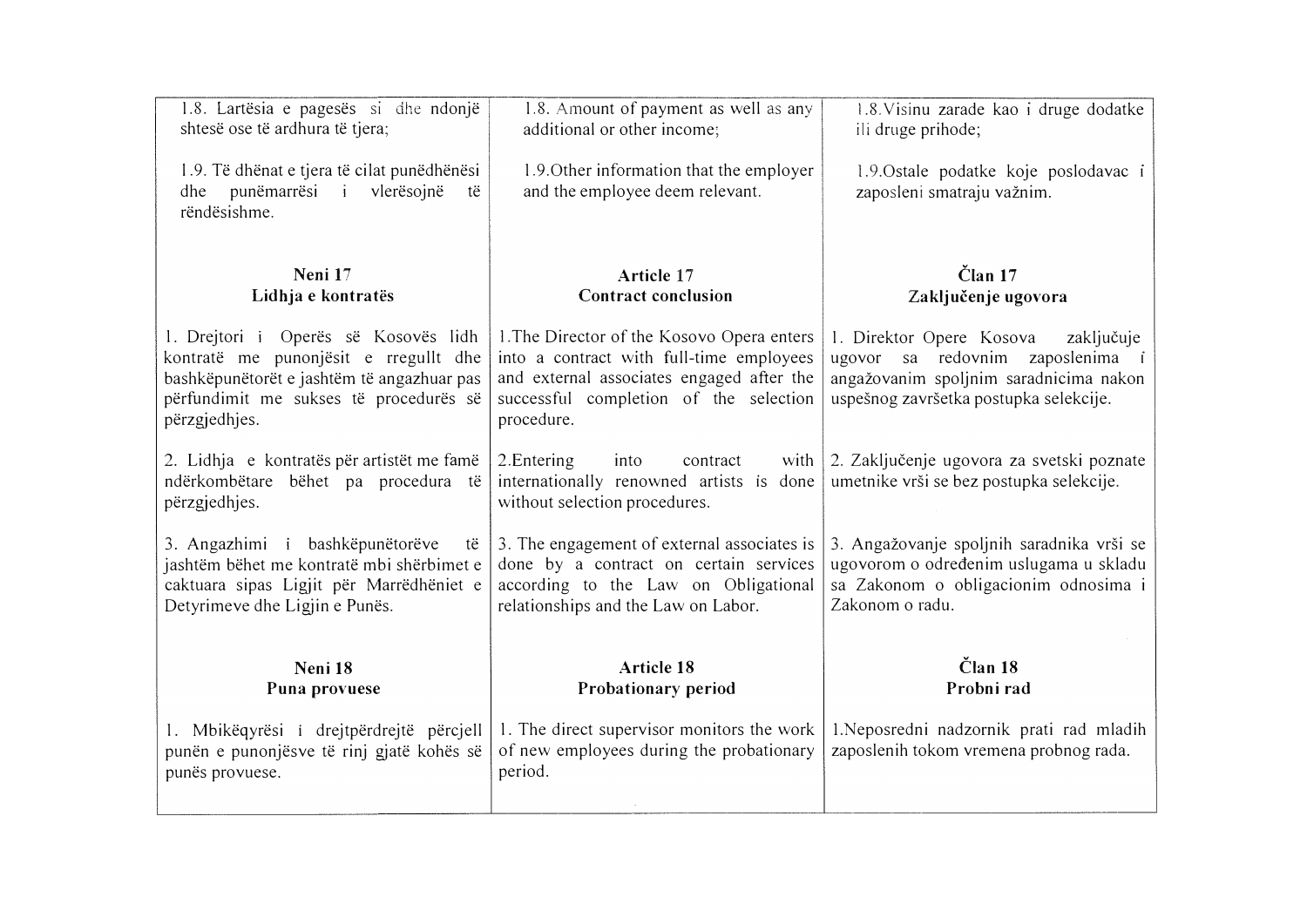| 2. Puna provuese mund të zgjasë më së<br>shumti 6 muaj.                                                                                                                                              | 2. Probationary period can last up to 6<br>months.                                                                                                                                                  | 2. Probni rad može trajati najviše 6 meseci.                                                                                                                                              |
|------------------------------------------------------------------------------------------------------------------------------------------------------------------------------------------------------|-----------------------------------------------------------------------------------------------------------------------------------------------------------------------------------------------------|-------------------------------------------------------------------------------------------------------------------------------------------------------------------------------------------|
| 3. Pas kalimit të periudhës provuese, në<br>bazë të vlerësimit të punës nga ana e<br>mbikëqyrësit të drejtpërdrejtë,<br>drejtori<br>vendos për<br>konfirmimin ose<br>jo të<br>marrëdhënies së punës. | 3. After the probationary period, based on<br>the performance evaluation by the direct<br>supervisor, the director decides whether or<br>confirm<br>employment<br>not<br>the<br>to<br>relationship. | 3. Nakon isteka probnog perioda, na<br>rada<br>osnovu<br>procene<br>od<br>strane<br>neposrednog nadzornika, direktor donosi<br>odluku o potvrđivanju ili nepotvrđivanju<br>radnog odnosa. |
| Neni 19<br>Konflikti i interesit                                                                                                                                                                     | Article 19<br><b>Conflict of interest</b>                                                                                                                                                           | Član 19<br>Sukob interesa                                                                                                                                                                 |
| Paraqitja e formave të konfliktit të interesit<br>zgjidhet në bazë të Ligjit për Parandalimin<br>e Konfliktit të Interesit në Ushtrimin e<br>Funksionit Publik.                                      | The introduction of forms of the conflict of<br>interest is resolved on the basis of the Law<br>on Prevention of Conflict of Interest in the<br>Exercise of Public Function.                        | Pojavljivanje oblika sukoba interesa rešava<br>se na osnovu Zakona o sprečavanju sukoba<br>interesa u vršenju javne funkcije.                                                             |
| Neni 20<br>Dispozitat kalimtare                                                                                                                                                                      | <b>Article 20</b><br><b>Transitional provisions</b>                                                                                                                                                 | Član 20<br>Prelazne odredbe                                                                                                                                                               |
| Deri në krijimin e kushteve ligjore për                                                                                                                                                              |                                                                                                                                                                                                     |                                                                                                                                                                                           |